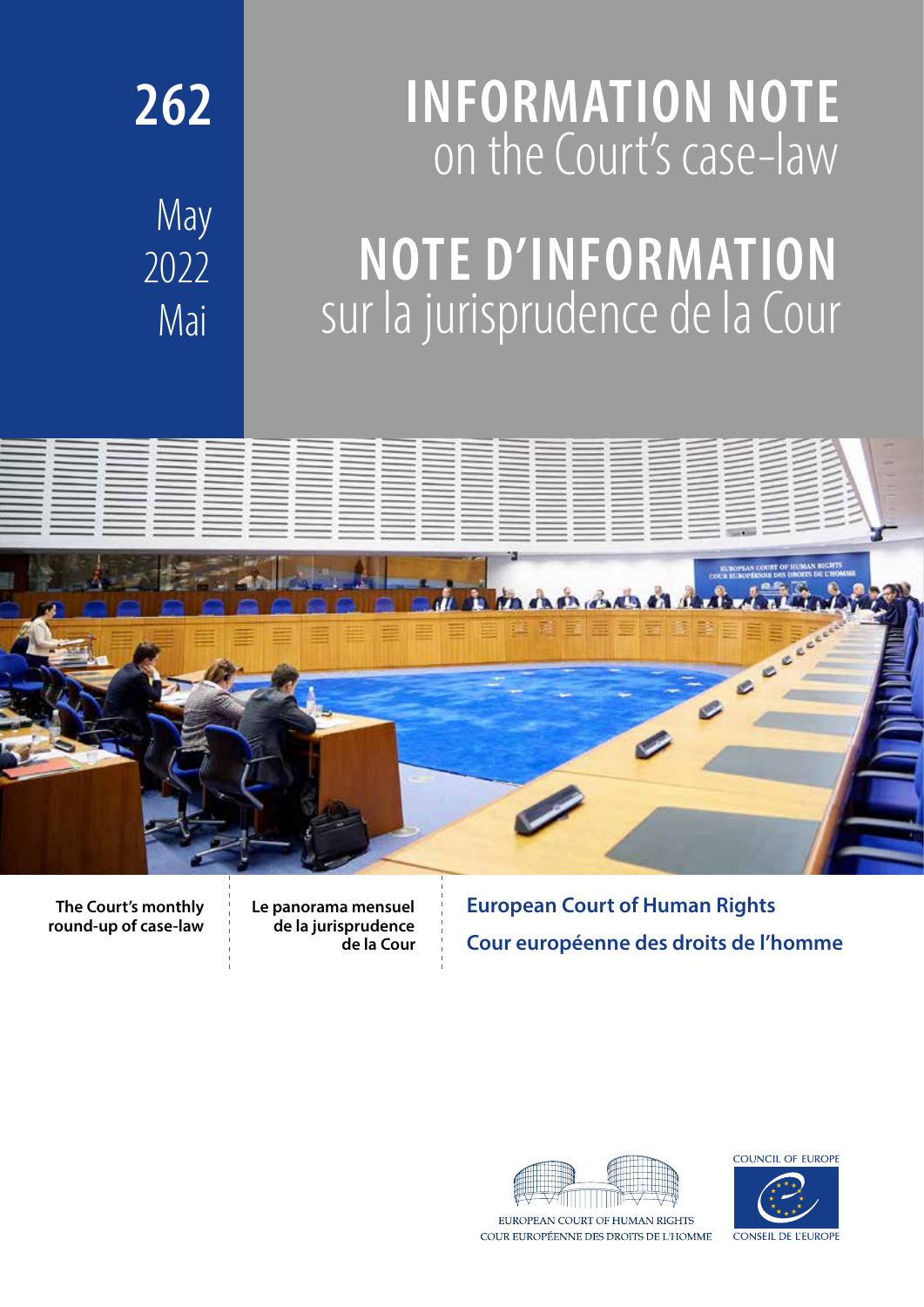The Information Note contains legal summaries of the cases examined during the month in question which the Registry considers to be of particular interest. The summaries are drafted by lawyers under the authority of the Jurisconsult and are not binding on the Court. They are normally drafted in the language of the case concerned. The translation of the legal summaries into the other official language can be accessed directly through hyperlinks in the Note. These hyperlinks lead to the HUDOC database, which is regularly updated with new translations. The electronic version of the Note may be downloaded at [www.echr.coe.int/NoteInformation/en](http://www.echr.coe.int/NoteInformation/en).

Legal summaries published in the Case-Law Information Notes are also available in HUDOC, under ["Legal Summaries](https://hudoc.echr.coe.int/eng#{"sort":["kpdate Descending"],"documentcollectionid2":["CLIN"]})" in the Document Collections box. The HUDOC database is available free-of-charge through the Court's Internet site (<http://hudoc.echr.coe.int>). It provides access to the case-law of the European Court of Human Rights (Grand Chamber, Chamber and Committee judgments and decisions, communicated cases, advisory opinions and legal summaries from the Case-Law Information Note) and of the former European Commission of Human Rights (decisions and reports), and to the resolutions of the Council of Europe's Committee of Ministers.

An annual index provides an overview of the cases that have been summarised in the monthly Information Notes. The annual index is cumulative; it is regularly updated.

-ooOoo-

La Note d'information contient les résumés d'affaires dont le greffe de la Cour a indiqué qu'elles présentaient un intérêt particulier. Les résumés sont rédigés par des juristes sous l'autorité du jurisconsulte et ne lient pas la Cour. Ils sont en principe rédigés dans la langue de l'affaire concernée. Les traductions des résumés vers l'autre langue officielle de la Cour sont accessibles directement à partir de la Note d'information, au moyen d'hyperliens pointant vers la base de données HUDOC qui est alimentée au fur et à mesure de la réception des traductions. La version électronique de la Note peut être téléchargée à l'adresse suivante: [www.echr.coe.int/NoteInformation/fr.](http://www.echr.coe.int/NoteInformation/fr)

Les résumés juridiques publiés dans la Note d'information sur la jurisprudence de la Cour sont également disponibles dans la base de données HUDOC, sous la catégorie de documents «[Résumés juridiques](https://hudoc.echr.coe.int/fre#{"sort":["kpdate Descending"],"documentcollectionid2":["CLIN"]}) ». La base de données HUDOC, disponible en libre accès à partir du site internet de la Cour ([http://hudoc.echr.coe.int\)](http://hudoc.echr.coe.int/fre), permet d'accéder à la jurisprudence de la Cour européenne des droits de l'homme (arrêts et décisions de Grande Chambre, de chambre et de comité, affaires communiquées, avis consultatifs et résumés juridiques extraits de la Note d'information sur la jurisprudence), ainsi qu'à celle de l'ancienne Commission européenne des droits de l'homme (décisions et rapports) et aux résolutions du Comité des Ministres du Conseil de l'Europe.

Un index annuel récapitule les affaires résumées dans les Notes d'information. L'index est cumulatif pour chaque année; il est régulièrement édité.

Anyone wishing to reproduce and/or translate all or part of the Information Note in print, online or in any other format should contact [publishing@](mailto:publishing%40echr.coe.int?subject=CLIN) [echr.coe.int](mailto:publishing%40echr.coe.int?subject=CLIN) for further instructions.

European Court of Human Rights (Council of Europe) 67075 Strasbourg Cedex – France Tel: + 33 (0)3 88 41 20 18 Fax: + 33 (0)3 88 41 27 30 [publishing@echr.coe.int](mailto:publishing%40echr.coe.int?subject=CLIN) [www.echr.coe.int](https://www.echr.coe.int) [twitter.com/ECHR\\_CEDH](http://twitter.com/ECHR_CEDH) [RSS feeds](https://www.echr.coe.int/Pages/home.aspx?p=ECHRRSSfeeds&c=)

For publication updates, please follow the Court's Twitter account at [twitter.com/ECHR\\_CEDH](http://twitter.com/ECHR_CEDH)

Photo: Council of Europe

Cover: interior of the Human Rights Building (Architects: Richard Rogers Partnership and Atelier Claude Bucher)

> © Council of Europe – European Court of Human Rights, 2022

Toute personne souhaitant reproduire et/ou traduire tout ou partie de la Note d'information, sous forme de publication imprimée ou électronique, ou sous tout autre format, est priée de s'adresser à [publishing@echr.](mailto:publishing%40echr.coe.int?subject=CLIN) [coe.int](mailto:publishing%40echr.coe.int?subject=CLIN) pour connaître les modalités d'autorisation.

Cour européenne des droits de l'homme (Conseil de l'Europe) 67075 Strasbourg Cedex – France  $T$ él.: + 33 (0) 3 88 41 20 18  $Fax : + 33(0)388412730$ [publishing@echr.coe.int](mailto:publishing%40echr.coe.int?subject=CLIN) [www.echr.coe.int](https://www.echr.coe.int) [twitter.com/ECHR\\_CEDH](http://twitter.com/ECHR_CEDH) [Fils RSS](https://www.echr.coe.int/Pages/home.aspx?p=ECHRRSSfeeds&c=fre)

Pour toute nouvelle information relative aux publications, veuillez consulter le compte Twitter de la Cour: [twitter.com/ECHR\\_CEDH](http://twitter.com/ECHR_CEDH)

Photo: Conseil de l'Europe

Couverture: vue intérieure du Palais des droits de l'homme (architectes: Richard Rogers Partnership et Atelier Claude Bucher)

© Conseil de l'Europe – Cour européenne des droits de l'homme, 2022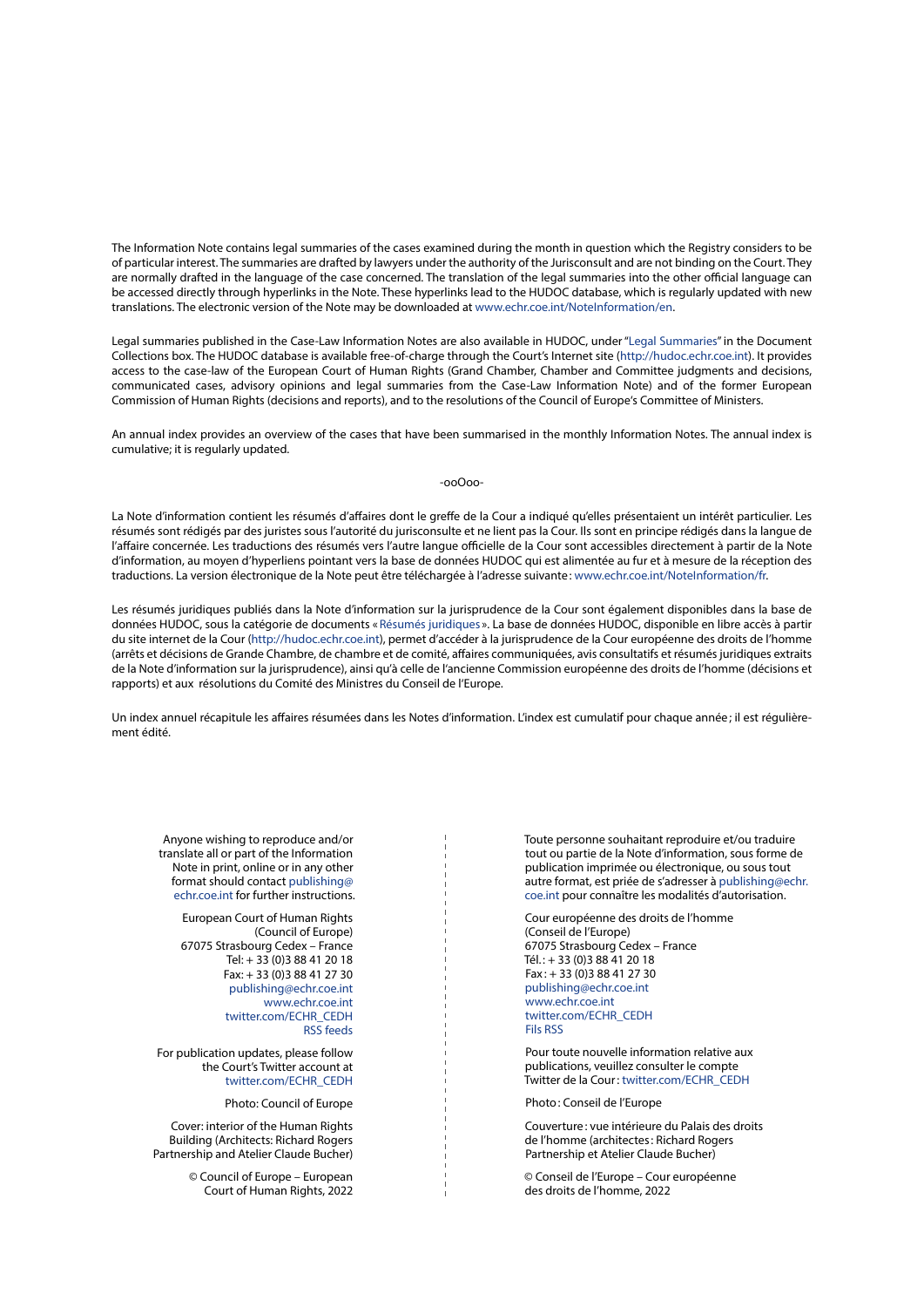## **TABLE OF CONTENTS / TABLE DES MATIÈRES**

### **[ARTICLE 3](#page-5-0)**

#### **[Inhuman or degrading treatment/Traitement inhumain ou dégradant](#page-5-0)**

- [Applicability to "feminising" medical procedures carried out on an intersex person during childhood, without](#page-5-0)  [the person's knowledge or consent:](#page-5-0) question left open
- [Applicabilité aux actes médicaux de féminisation, réalisés sur une personne intersexuée durant son enfance,](#page-5-0)  [sans sa connaissance et son consentement:](#page-5-0) question laissée ouverte

*[M – France, 42821/18, Decision/Décision 26.4.2022 \[Section V\]](#page-5-0)*............................................................................................ 6

## **[Positive obligations \(substantive aspect\)/Obligations positives \(volet matériel\)](#page-6-0) [Effective investigation/Enquête effective](#page-6-0)**

- [Failure to protect LGBT bar owner and activist from homophobic arson, physical and verbal attacks and to](#page-6-0)  [carry out effective investigation:](#page-6-0) violation
- [Absence de protection de la propriétaire d'un bar militante LGBT contre un incendie criminel et des](#page-6-0)  [agressions physiques et verbales homophobes, et absence d'enquête effective:](#page-6-0) violation

*[Oganezova – Armenia/Arménie, 71367/12 and/et 72961/12, Judgment/Arrêt 17.5.2022 \[Section IV\]](#page-6-0)*...................... 7

#### **[ARTICLE 6](#page-6-0)**

#### **[Article 6 § 1 \(criminal/pénal\)](#page-6-0)**

#### **[Access to court/Accès à un tribunal](#page-6-0)**

- [Limitation period invoked in response to a criminal complaint by an intersex person concerning feminising](#page-6-0)  [medical procedures carried out during childhood, where other remedies were still available:](#page-6-0) inadmissible
- [Prescription opposée à la plainte pénale d'une personne intersexuée pour des actes médicaux de](#page-6-0)  [féminisation, réalisés durant son enfance, d'autres voies de recours restant ouvertes:](#page-6-0) irrecevable

*[M – France, 42821/18, Decision/Décision 26.4.2022 \[Section V\]](#page-6-0)*............................................................................................ 7

#### **[Fair hearing/Procès équitable](#page-6-0)**

- [Fairness of conviction of membership of the Fetullahist terrorist organisation mainly on the basis of purported](#page-6-0)  use of encrypted messaging application: [relinquishment in favour of the Grand Chamber](#page-6-0)
- [Équité d'une condamnation pour appartenance à l'Organisation terroriste fetullahiste prononcée principale](#page-6-0)[ment à raison de l'utilisation prétendument faite d'une application de messagerie cryptée:](#page-6-0) dessaisissement [au profit de la Grande Chambre](#page-6-0)

*Yalçinkaya – Turkey/Turquie, 15669/20* [.........................................................................................................................................](#page-6-0) 7

### **[Article 6 § 1 \(constitutional/constitutionnel\)](#page-7-0)**

#### **[Access to court/Accès à un tribunal](#page-7-0)**

- [Disproportionate refusal to award costs for complaint before Constitutional Court concerning applicant's](#page-7-0)  [divestment of legal capacity:](#page-7-0) violation
- [Rejet disproportionné d'une demande de remboursement des dépens dans un recours devant la Cour](#page-7-0)  [constitutionnelle concernant une privation de capacité juridique](#page-7-0) : violation

*[Dragan Kovačević – Croatia/Croatie, 49281/15, Judgment/Arrêt 12.5.2022 \[Section I\]](#page-7-0)*.................................................. 8

#### **[ARTICLE 10](#page-8-0)**

#### **[Freedom of expression/Liberté d'expression](#page-8-0)**

- [Activist fined for a short and peaceful gathering, without prior notice, with three other persons, who](#page-8-0)  [handcuffed themselves to a government car park barrier, in protest against a mining project:](#page-8-0) violation
- [Activiste condamné à une amende pour avoir organisé un bref rassemblement pacifique sans déclaration](#page-8-0)  [préalable et s'être menotté, ainsi que trois autres personnes, à la barrière du parking d'un bâtiment public](#page-8-0)  [pour protester contre un projet minier:](#page-8-0) violation

*[Bumbeş – Romania/Roumanie, 18079/15, Judgment/Arrêt 4.5.2022 \[Section IV\]](#page-8-0)* ........................................................... 9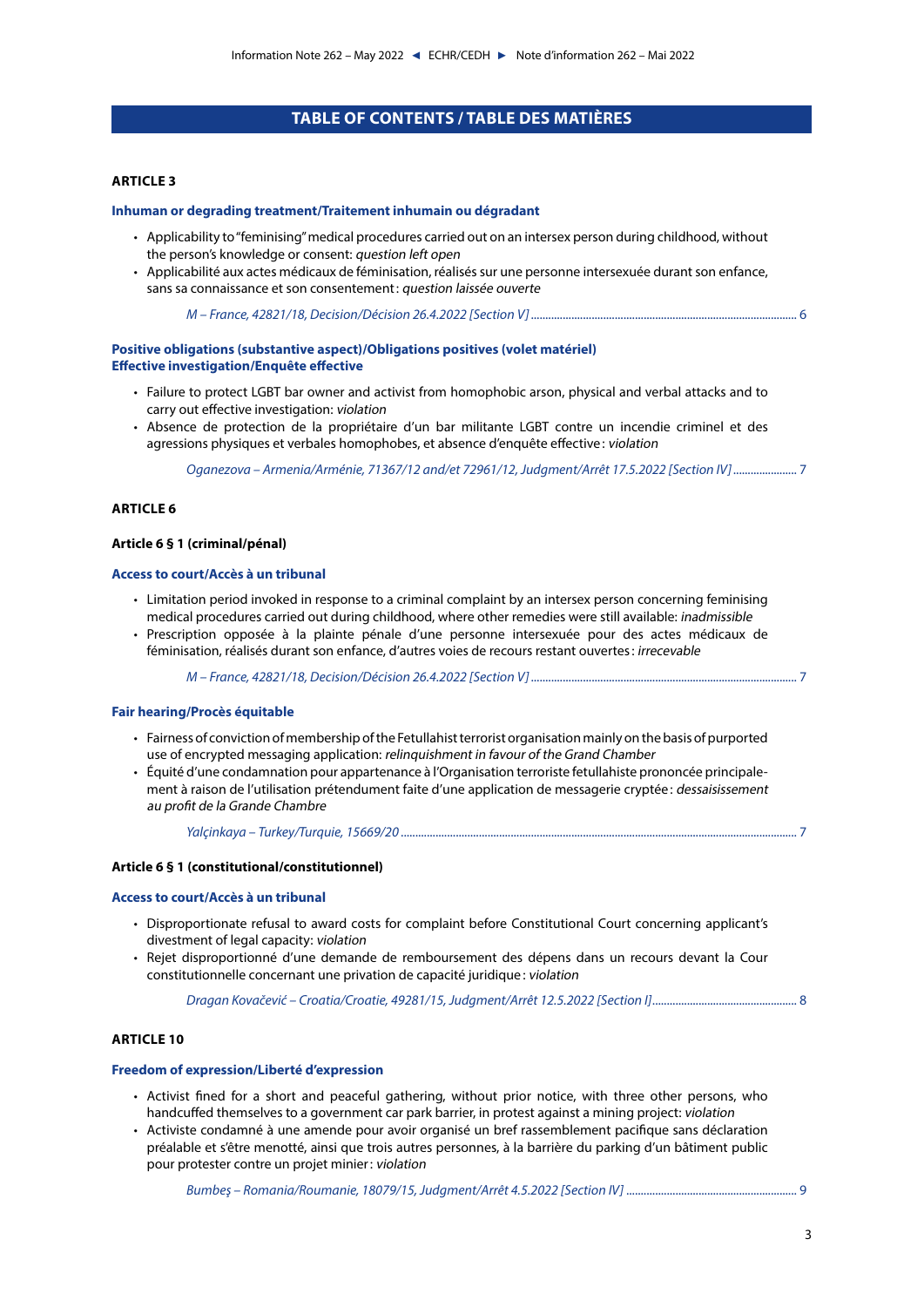- [Justified civil defamation award, after former President's statement that an advocate needed psychiatric](#page-10-0)  [treatment for implicating him in a criminal complaint:](#page-10-0) no violation
- [Condamnation justifiée au civil pour diffamation en ce qui concerne les propos tenus par l'ex-président selon](#page-10-0)  [lesquels un avocat avait besoin de soins psychiatriques pour l'avoir dénoncé dans une plainte au pénal](#page-10-0) : [non-violation](#page-10-0)

*[Mesić – Croatia/Croatie, 19362/18, Judgment/Arrêt 5.5.2022 \[Section I\]](#page-10-0)*..........................................................................11

#### **[ARTICLE 11](#page-12-0)**

#### **[Freedom of association/Liberté d'association](#page-12-0)**

- [Criminal conviction of trade union representative, for refusing to admit would-be members to join, not](#page-12-0)  [necessary in a democratic society:](#page-12-0) violation
- [Caractère non nécessaire dans une société démocratique de la condamnation pénale d'un représentant](#page-12-0)  [syndical pour rejet de demandes d'adhésion:](#page-12-0) violation

*[Vlahov – Croatia/Croatie, 31163/13, Judgment/Arrêt 5.5.2022 \[Section I\]](#page-12-0)* .......................................................................13

• [Refusal to authorise a political party to hold a congress in various towns, on the grounds that it had insufficient](#page-13-0)  [local branches, as a precondition for being able to put up candidates in parliamentary elections:](#page-13-0) no violation • [Refus d'autoriser un parti politique à tenir un congrès dans des villes, faute d'y avoir des structures locales](#page-13-0)  [suffisantes, pour pouvoir se présenter aux élections législatives:](#page-13-0) non-violation

*[Yeşiller ve Sol Gelecek Partisi – Turkey/Turquie, 41955/14, Judgment/Arrêt 10.5.2022 \[Section II\]](#page-13-0)*.............................14

#### **[ARTICLE 13](#page-14-0)**

#### **[Effective remedy/Recours effectif](#page-14-0)**

- [Ineffective domestic judicial remedies for complaints as to inadequate conditions of detention:](#page-14-0) violation
- [Ineffectivité des recours judiciaires internes pour se plaindre des conditions de détention:](#page-14-0) violation

*[Volodya Avetisyan – Armenia/Arménie, 39087/15, Judgment/Arrêt 3.5.2022 \[Section IV\]](#page-14-0)* ..........................................15

#### **[ARTICLE 14](#page-15-0)**

#### **[Discrimination \(Article 3\)](#page-15-0)**

- [Failure to protect LGBT bar owner and activist from homophobic arson, physical and verbal attacks and to](#page-15-0)  [carry out effective investigation:](#page-15-0) violation
- [Absence de protection de la propriétaire d'un bar militante LGBT contre un incendie criminel et des](#page-15-0)  [agressions physiques et verbales homophobes, et absence d'enquête effective:](#page-15-0) violation

*[Oganezova – Armenia/Arménie, 71367/12 and/et 72961/12, Judgment/Arrêt 17.5.2022 \[Section IV\]](#page-15-0)*....................16

#### **[Discrimination \(Article 8\)](#page-17-0)**

- [Revocable and reviewable order prohibiting a Jehovah's Witness from actively involving his young child,](#page-17-0)  [brought up in Catholicism, in his religious practice:](#page-17-0) no violation
- [Ordonnance révisable et révocable interdisant à un témoin de Jéhovah de faire participer activement sa](#page-17-0)  [jeune enfant, élevée dans la foi catholique, à ses pratiques religieuses:](#page-17-0) non-violation

*[T.C. – Italy/Italie, 54032/18, Judgment/Arrêt 19.5.2022 \[Section I\]](#page-17-0)*......................................................................................18

- [No discrimination against wheelchair user unable to access two local public buildings, given other](#page-18-0)  [considerable measures to improve accessibility:](#page-18-0) no violation
- [Pas de discrimination envers une personne en fauteuil roulant dans l'impossibilité d'accéder à deux bâtiments](#page-18-0)  [gérés par l'administration locale, compte tenu des autres mesures importantes prises par cette dernière pour](#page-18-0)  [améliorer l'accessibilité:](#page-18-0) non-violation

*[Arnar Helgi Lárusson – Iceland/Islande, 23077/19, Judgment/Arrêt 31.5.2022 \[Section III\]](#page-18-0)*.........................................19

#### **[ARTICLE 46](#page-19-0)**

#### **[Execution of judgment – Individual measures/Exécution de l'arrêt – Mesures individuelles](#page-19-0)**

- [Respondent state required to take desegregation measures in an elementary school attended almost](#page-19-0)  [exclusively by Roma and Egyptian children](#page-19-0)
- [État défendeur tenu de prendre des mesures d'abolition de la ségrégation dans une école primaire fréquentée](#page-20-0)  [presque exclusivement par des enfants roms et égyptiens](#page-20-0)

*[X and Others/et autres – Albania/Albanie, 73548/17 and/et 45521/19, Judgment/Arrêt 31.5.2022 \[Section III\]](#page-20-0)*...21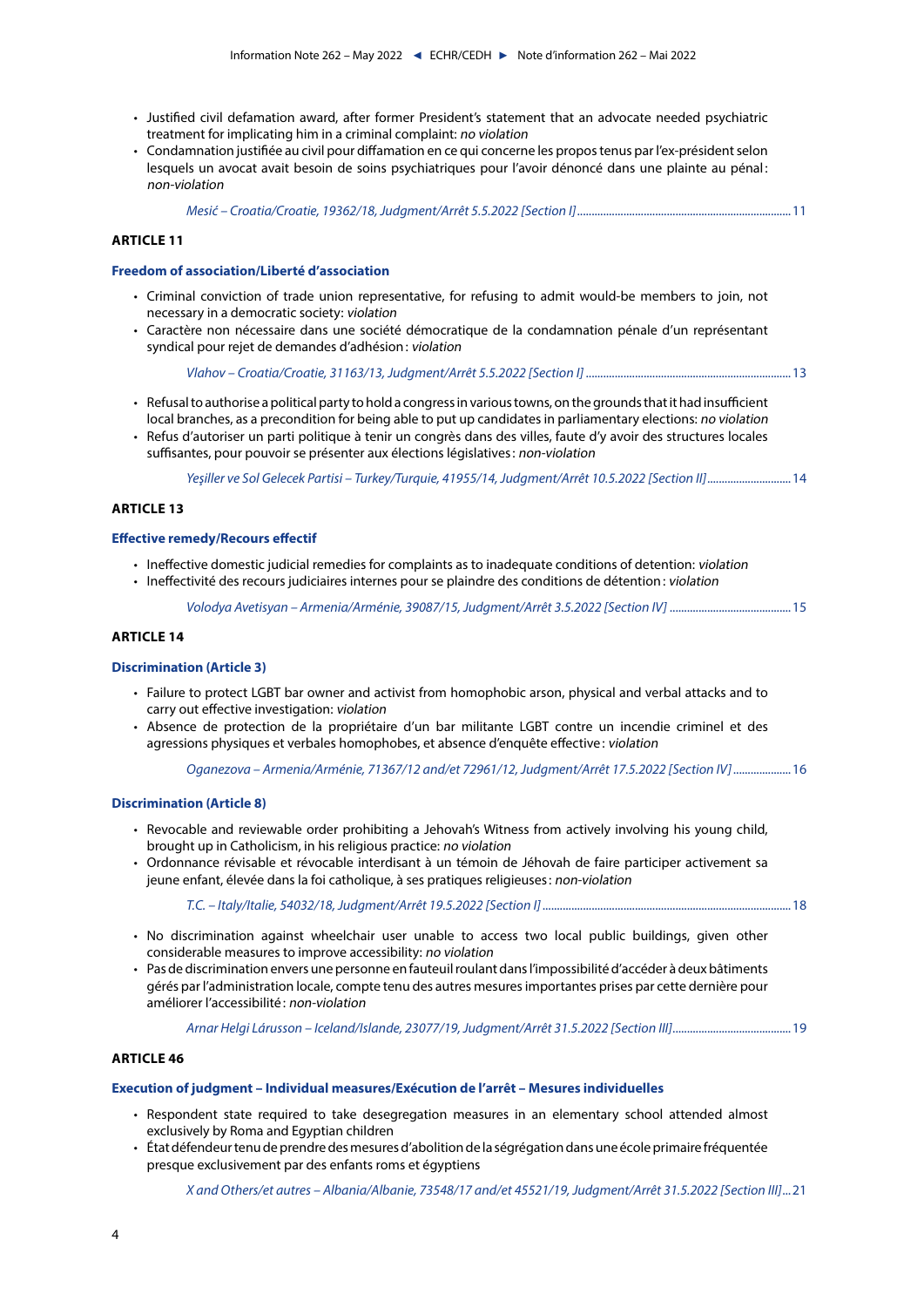## **[ARTICLE 1 OF PROTOCOL No. 12/DU PROTOCOLE N° 12](#page-20-0)**

#### **[General prohibition of discrimination/Interdiction générale de la discrimination](#page-20-0)**

- [Failure to implement swift and comprehensive desegregation measures in an elementary school attended](#page-20-0)  [almost exclusively by Roma and Egyptian children:](#page-20-0) violation
- [Absence de mise en œuvre de mesures rapides et complètes d'abolition de la ségrégation dans une école](#page-20-0)  [primaire fréquentée presque exclusivement par des enfants roms et égyptiens:](#page-20-0) violation

| X and Others/et autres - Albania/Albanie, 73548/17 and/et 45521/19, Judgment/Arrêt |  |
|------------------------------------------------------------------------------------|--|
| <b>GRAND CHAMBER (PENDING)/GRANDE CHAMBRE (EN COURS)</b>                           |  |
|                                                                                    |  |
| RECENT PUBLICATIONS/PUBLICATIONS RÉCENTES                                          |  |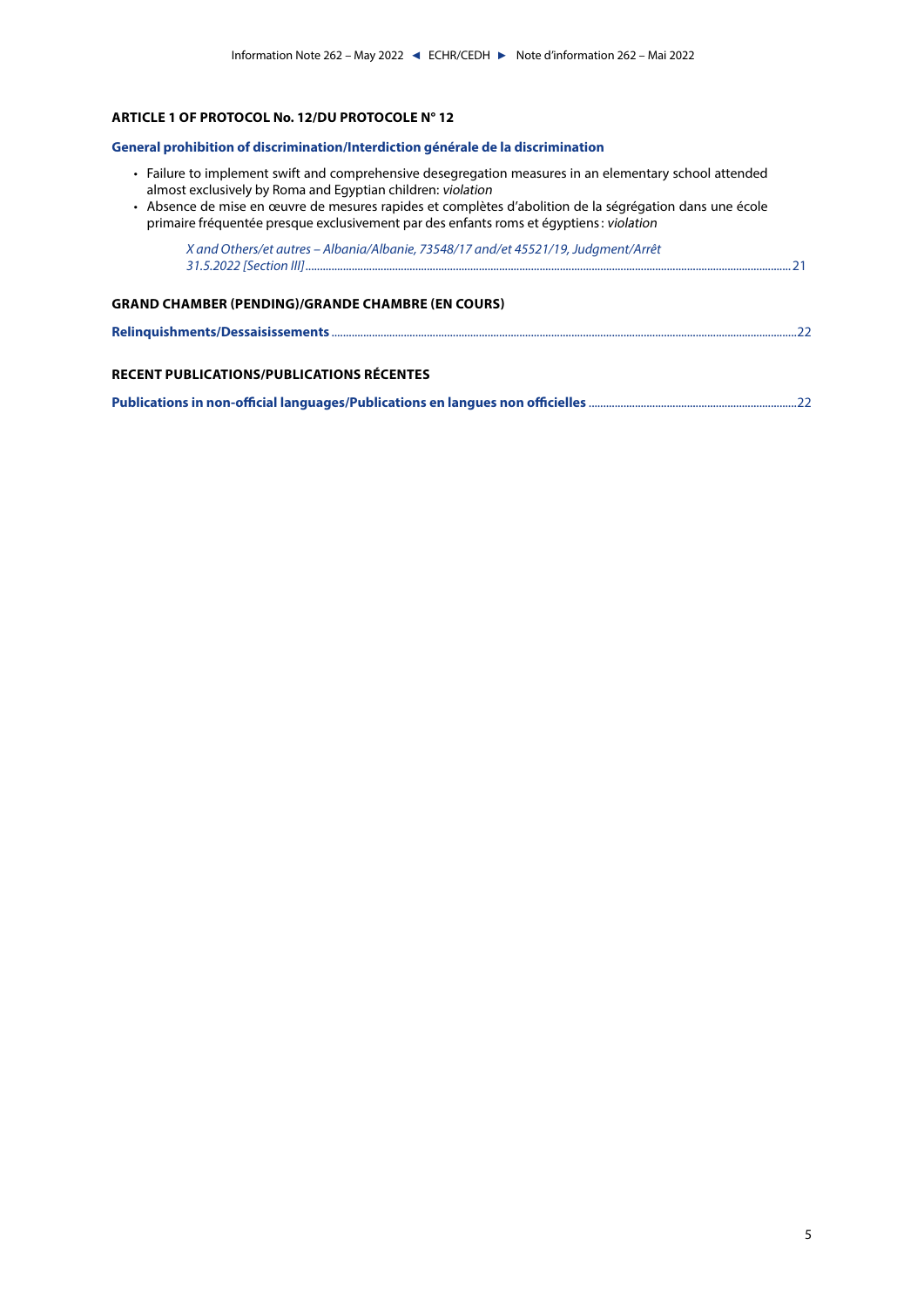## **ARTICLE 3**

## <span id="page-5-0"></span>**Inhuman or degrading treatment/ Traitement inhumain ou dégradant**

**Applicability to "feminising" medical procedures carried out on an intersex person during childhood, without the person's knowledge or consent: question left open**

**Applicabilité aux actes médicaux de féminisation, réalisés sur une personne intersexuée durant son enfance, sans sa connaissance et son consentement: question laissée ouverte**

<span id="page-5-1"></span>*M – France*, 42821/18, [Decision/](https://hudoc.echr.coe.int/eng?i=001-217430)[Décision](https://hudoc.echr.coe.int/fre?i=001-217430) 26.4.2022 [Section V]

## [English translation of the summary](https://hudoc.echr.coe.int/eng?i=002-13664) – [Version imprimable](https://hudoc.echr.coe.int/fre?i=002-13663)

*En fait* – La requérante, née en 1977, est une personne intersexuée ayant subi durant son enfance et son adolescence des opérations chirurgicales et des traitements médicaux de féminisation. Elle indique qu'ils lui ont causé de graves troubles psychologiques et psychiatriques, et la reconnaissance du statut de travailleur handicapé, qu'elle vit dès lors de l'allocation qu'elle perçoit à ce titre, demeure dans l'impossibilité de trouver un emploi stable et rencontre des difficultés d'insertion sociale et économique.

La requérante souligne que ses parents n'ont reçu qu'une information incomplète et fallacieuse au moment de sa naissance et lors de sa prise en charge, que la décision de la « féminiser » a été prise alors qu'elle était trop jeune pour consentir et qu'elle n'a pas, par la suite, été informée du but des traitements qui lui ont été administrés. Elle n'en aurait eu connaissance qu'en 2000, à l'occasion de l'interception d'un courrier. Mais ce ne serait qu'en 2014 qu'un professionnel ne lui aurait pas caché le sens de son état et le but des opérations.

En novembre 2015, la requérante déposa une plainte contre X avec constitution de partie civile au tribunal de grande instance pour dénoncer les violences subies. Mais le juge d'instruction refusa d'informer car le délai de prescription de l'action publique était dépassé depuis novembre 2005, soit dix années à compter de la majorité de la victime.

La requérante fit valoir sans succès que, faute d'avoir été dûment informée par les médecins l'ayant prise en charge, il existait un «obstacle insurmontable à l'exercice des poursuites », jusqu'à l'interception de la lettre en 2000, de sorte que le point de départ du délai de prescription était suspendu et reporté à cette date.

Invoquant l'article 3 de la Convention, la requérante se plaint de ce qu'elle n'a pas bénéficié d'une enquête officielle et effective quant à ces faits, et dénonce un manquement de l'État à son obligation de prendre des mesures effectives de protection contre les mauvais traitements infligés par autrui.

Invoquant l'article 6 § 1 de la Convention, elle soutient que le refus d'informer opposé à sa plainte avec constitution de partie civile est constitutif d'une violation de son droit d'accès à un tribunal.

#### *En droit* – Article 3

a) *Applicabilité* – Les affaires qui concernent des interventions médicales peuvent aussi être examinées sous l'angle de l'article 8 de la Convention, y compris lorsque les requérants soutiennent que les interventions médicales litigieuses ont été réalisées sans le consentement du patient.

Pour tomber sous le coup de l'article 3, qui est la disposition sur laquelle se fonde la requérante, un mauvais traitement doit atteindre un minimum de gravité. L'appréciation de ce minimum est relative; elle dépend de l'ensemble des données de la cause, notamment de la durée du traitement et de ses effets physiques ou mentaux ainsi que, parfois, du sexe, de l'âge et de l'état de santé de la victime, et de sa situation de vulnérabilité. Si l'intention de blesser, d'humilier ou de rabaisser la victime est en principe requise pour qu'un traitement relève de l'article 3, l'absence d'une telle intention ne l'exclut pas de façon définitive.

Un acte de nature médicale réalisé sans nécessité thérapeutique et sans le consentement éclairé de la personne qui en est l'objet est susceptible de constituer un mauvais traitement au sens de l'article 3. S'agissant du premier point, une mesure dictée par une nécessité thérapeutique selon les conceptions médicales établies ne saurait en principe passer pour inhumaine ou dégradante. La nécessité médicale doit alors être démontrée de manière convaincante. S'agissant du second point, dans le domaine de l'assistance médicale, même lorsque le refus d'accepter un traitement particulier risque d'entraîner une issue fatale, l'imposition d'un traitement médical sans le consentement du patient s'il est adulte et sain d'esprit s'analyse en une atteinte au droit à l'intégrité physique de l'intéressé. Si le patient est mineur, le consentement éclairé de son représentant légal doit être recueilli.

La stérilisation d'une personne pratiquée sans finalité thérapeutique et sans son consentement éclairé est ainsi en principe incompatible avec le respect de la liberté et de la dignité de l'homme et constitutive d'un traitement contraire à l'article 3. Il en va de même des mutilations génitales.

La Cour réserve la question de savoir si, au regard des considérations qui précèdent, les actes médicaux de conformation sexuelle qui sont en litige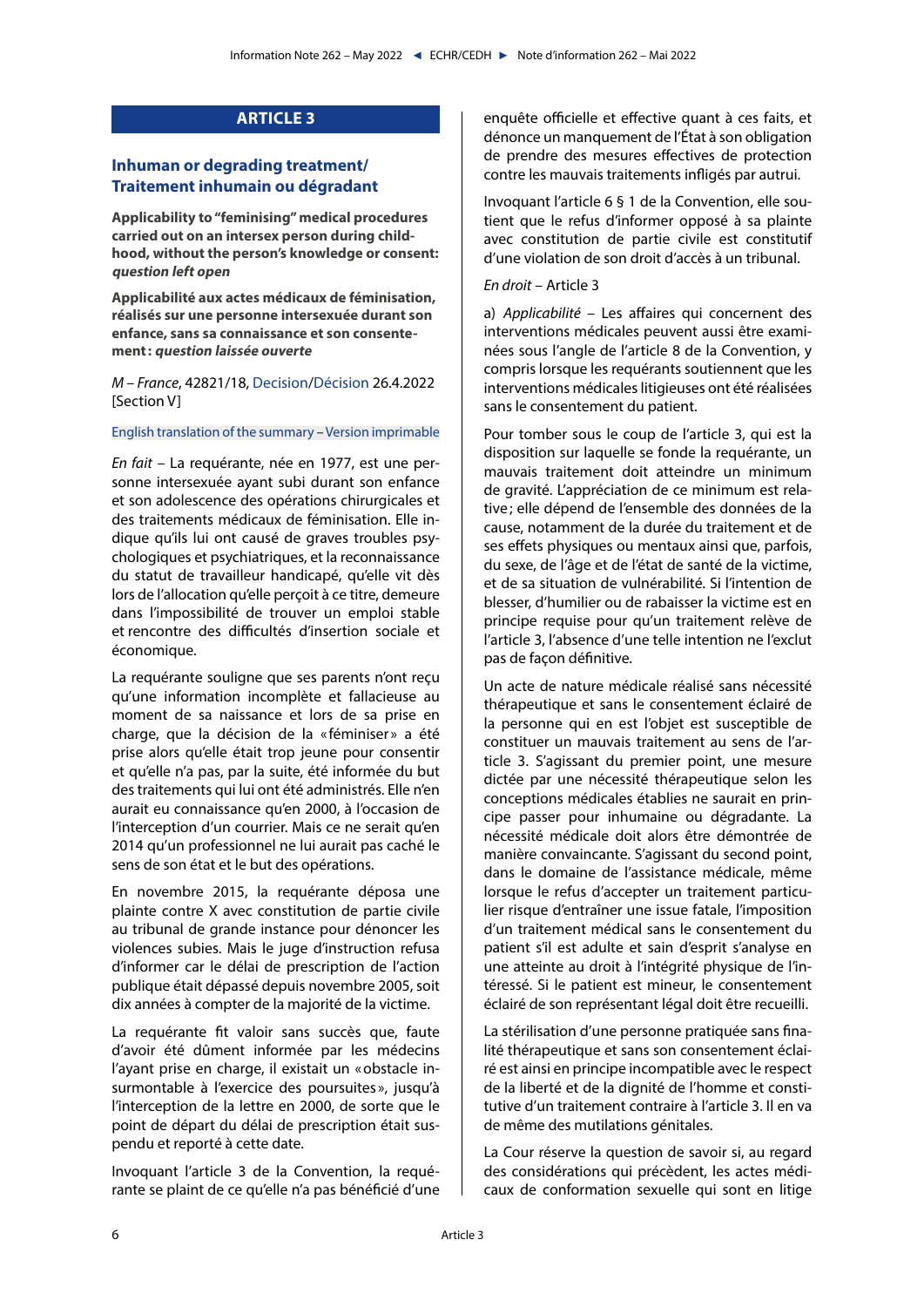<span id="page-6-0"></span>sont susceptibles, dans les circonstances de l'espèce, de relever de l'article 3, dès lors que le grief tiré de cette disposition est en tout état de cause irrecevable pour défaut d'épuisement des voies de recours internes.

b) *Épuisement des voies de recours internes* – La requérante n'a pas, ne serait-ce qu'en substance, préalablement saisi la Cour de cassation du grief qu'elle tire de l'article 3 de la Convention.

*Conclusion*: irrecevable (non-épuisement des voies de recours internes).

Article 6: La voie d'une action en responsabilité civile n'était pas fermée lorsque la requérante a opté pour la plainte avec constitution de partie civile devant la doyenne des juges d'instruction, l'action en responsabilité civile se prescrivant par dix ans à compter de la consolidation du dommage corporel dénoncé, ce délai passant à 20 ans en cas de dommage causé par, notamment, des tortures ou des actes de barbarie, ou des violences commises contre un mineur, ce qui correspond à ce dont se plaint la requérante. Or celle-ci fait elle-même valoir dans ses écritures devant la Cour que le dommage qu'elle dénonce n'est pas consolidé à ce jour. Par ailleurs, il ressort des observations du Gouvernement que la possibilité de saisir la juridiction administrative d'une action en responsabilité dirigée contre l'hôpital public restait ouverte à la requérante.

On ne peut donc considérer que la requérante s'est vu priver, du seul fait qu'un refus de poursuivre l'information judiciaire a été opposé à sa plainte avec constitution de partie civile, de l'accès à un tribunal pour faire statuer sur ses droits de caractère civil.

*Conclusion*: irrecevable (défaut manifeste de fondement).

(Voir aussi *V.C. c. Slovaquie*, 18968/07, 8 novembre 2011, [Résumé juridique](https://hudoc.echr.coe.int/fre?i=002-291); *ES c. France* (déc.), [59345/11](https://hudoc.echr.coe.int/fre?i=001-154258), 7 avril 2015; et *Sow c. Belgique*, [27081/13](https://hudoc.echr.coe.int/fre?i=001-160213), 19 janvier 2016)

# **Positive obligations (substantive aspect)/ Obligations positives (volet matériel) Effective investigation/Enquête effective**

**Failure to protect LGBT bar owner and activist from homophobic arson, physical and verbal attacks and to carry out effective investigation: violation**

**Absence de protection de la propriétaire d'un bar militante LGBT contre un incendie criminel et des agressions physiques et verbales homophobes, et absence d'enquête effective: violation**

*Oganezova – Armenia/Arménie*, 71367/12 and/et 72961/12, [Judgment](https://hudoc.echr.coe.int/eng?i=001-217250)/[Arrêt](https://hudoc.echr.coe.int/fre?i=001-217484) 17.5.2022 [Section IV] (See Article 14 below/Voir l'article 14 ci-dessous, [page 16](#page-15-1))

# **ARTICLE 6**

# **Article 6 § 1 (criminal/pénal)**

## **Access to court/Accès à un tribunal**

**Limitation period invoked in response to a criminal complaint by an intersex person concerning feminising medical procedures carried out during childhood, where other remedies were still available: inadmissible**

**Prescription opposée à la plainte pénale d'une personne intersexuée pour des actes médicaux de féminisation, réalisés durant son enfance, d'autres voies de recours restant ouvertes : irrecevable**

*M – France*, 42821/18, [Decision/](https://hudoc.echr.coe.int/eng?i=001-217430)[Décision](https://hudoc.echr.coe.int/fre?i=001-217430) 26.4.2022 [Section V]

(See Article 3 above/Voir l'article 3 ci-dessus, [page 6](#page-5-1))

# **Fair hearing/Procès équitable**

**Fairness of conviction of membership of the Fetullahist terrorist organisation mainly on the basis of purported use of encrypted messaging application: relinquishment in favour of the Grand Chamber**

**Équité d'une condamnation pour appartenance à l'Organisation terroriste fetullahiste prononcée principalement à raison de l'utilisation prétendument faite d'une application de messagerie cryptée: dessaisissement au profit de la Grande Chambre**

<span id="page-6-1"></span>*Yalçinkaya – Turkey/Turquie*, [15669/20](https://hudoc.echr.coe.int/eng?i=001-208743)

[Traduction française du résumé](https://hudoc.echr.coe.int/fre?i=002-13656) – [Printable version](https://hudoc.echr.coe.int/eng?i=002-13655)

The applicant, a teacher at a public school, was convicted of membership of the terrorist "Fetullahist Terrorist Organisation/Parallel State Structure" (FETÖ/PDY), which was considered by the domestic authorities to be behind the attempted coup of 15 July 2016. His conviction was mainly on the basis of evidence indicating his use of Bylock, an encrypted messaging application, which had been accessed by the National Intelligence Agency of Turkey as part of its intelligence activities to gather information on FETÖ/PDY. The applicant was sentenced to six years and three months' imprisonment. He unsuccessfully appealed.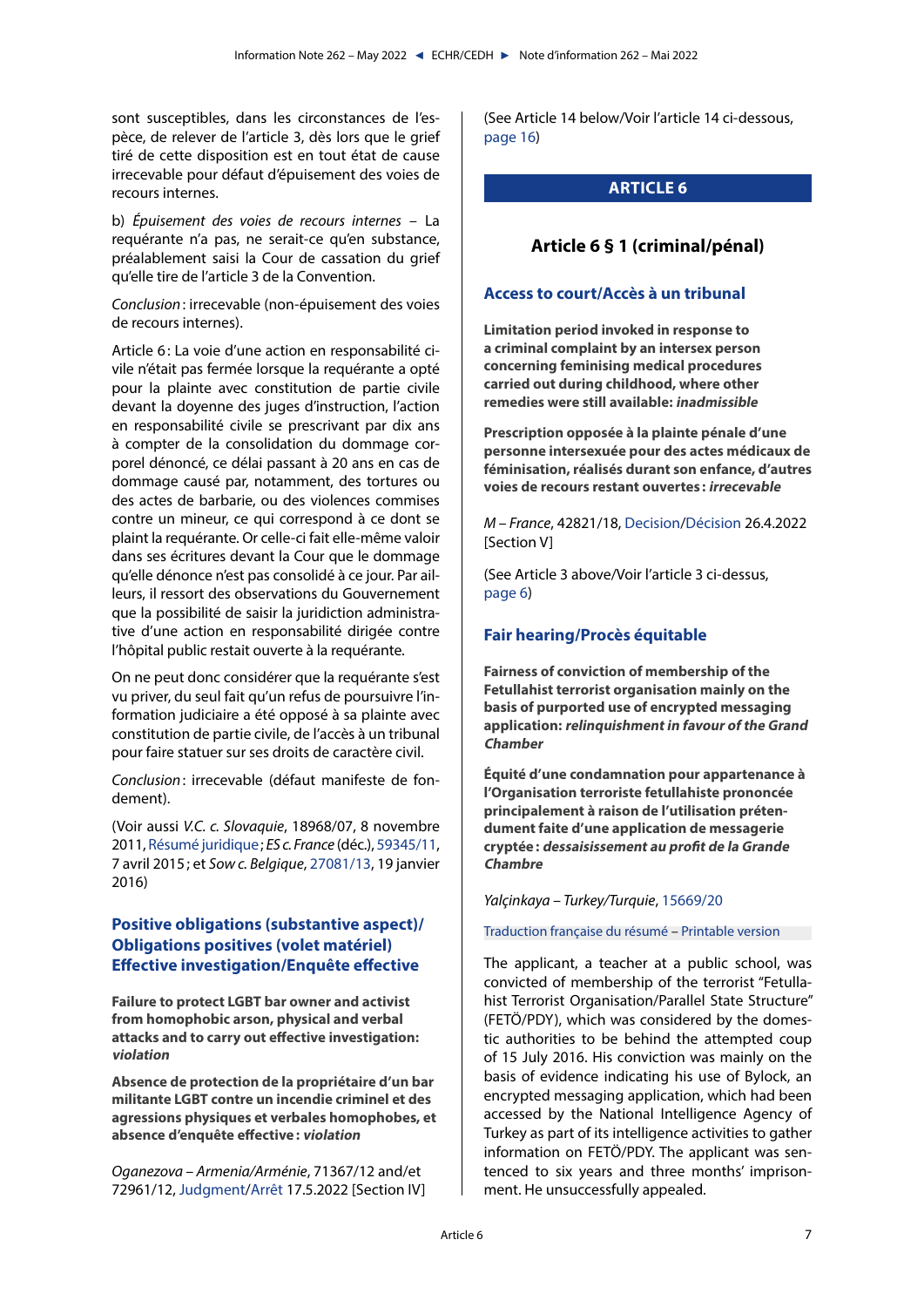<span id="page-7-0"></span>The applicant complains under Article 6 §§ 1 and 3 that (i) he was not tried by independent and impartial tribunals; (ii) he was convicted on the basis of evidence unlawfully obtained by the National Intelligence Agency in disregard of the procedural safeguards set out in the Code of Criminal Procedure and without a court order; (iii) the unlawfully obtained evidence in question was assessed arbitrarily and was not made available to his examination, nor was it subjected to direct and independent examination by the domestic courts, and the courts had relied exclusively on the unilateral assessment of the prosecution and other public officials on that evidence, in violation of the principle of equality of arms and adversarial proceedings; (iv) the objections and requests that he made before the appeal court and the Court of Cassation, within the framework of his right to adversarial proceedings, equality of arms and right to a fair trial, were ignored by those courts in judgments that lacked any reasoning; and (v) he was denied the right to effective legal assistance. The applicant further complains under Article 7 that he was convicted on the basis of acts that did not constitute a crime and in the absence of the requisite *mens rea*, which suggested an extensive and arbitrary interpretation of the relevant laws. Lastly, invoking Articles 8 and 11, the applicant complains that both the information concerning his alleged use of ByLock, and his internet traffic data, was retained and used unlawfully in violation of his right to private life, and that membership of a trade union and association was used as evidence for his conviction in violation of his right to freedom of association.

On 3 May 2022 a Chamber of the Court relinquished jurisdiction in favour of the Grand Chamber.

# **Article 6 § 1 (constitutional/ constitutionnel)**

## **Access to court/Accès à un tribunal**

**Disproportionate refusal to award costs for complaint before Constitutional Court concerning applicant's divestment of legal capacity: violation**

**Rejet disproportionné d'une demande de remboursement des dépens dans un recours devant la Cour constitutionnelle concernant une privation de capacité juridique: violation**

*Dragan Kovačević – Croatia/Croatie*, 49281/15, [Judgment/](https://hudoc.echr.coe.int/eng?i=001-217418)[Arrêt](https://hudoc.echr.coe.int/fre?i=001-217419) 12.5.2022 [Section I]

[Traduction française du résumé](https://hudoc.echr.coe.int/fre?i=002-13660) – [Printable version](https://hudoc.echr.coe.int/eng?i=002-13659)

*Facts* – The applicant, who has a mental disability, was divested of his legal capacity after the institution of proceedings by relevant authorities before the domestic civil courts. The applicant made a constitutional complaint to the Constitutional Court, which quashed the civil courts' decisions but dismissed his claim for reimbursement of costs. The ruling on costs was based on a domestic law provision providing that each participant in proceedings before the Constitutional Court has to bear its own costs unless the court decides otherwise.

## *Law* – Article 6 § 1

(a) *As to whether there was a restriction of the applicant's right of access to a court* – A rule that a participant in proceedings before the court has to bear its own costs, unless the court decides otherwise, could not be regarded as incompatible *per se* with Article 6 § 1. The Court needed to ascertain in the present case whether the effects of the application of the rule in question were compatible with Article 6 § 1.

The cost of drafting a constitutional complaint (equivalent to EUR 815) had been more than the average salary in Croatia at the time. It had thus constituted a significant financial burden even for the average citizen, let alone the applicant whose monthly income had consisted of the equivalent of EUR 164 in disability benefits.

Having regard to the Court's case-law and to the applicant's particular situation, the Constitutional Court's refusal to award the applicant the costs of his constitutional complaint had thus constituted a restriction of his right of access to court.

(b) *As to whether the restriction pursued a legitimate aim* – Although constitutional rights are those which individuals and private legal entities have against the State and other public entities, proceedings before the Croatian Constitutional Court initiated by a constitutional complaint were formally one-party proceedings. Those intending to lodge constitutional complaints thus did not run the risk, normally present in civil proceedings, that, if unsuccessful, they would have to bear not only their own costs but reimburse the costs of the opposing party. That absence of such a risk, together with the absence of an obligation to pay court fees in proceedings before the Constitutional Court, might thus result in that court becoming overburdened with a large number of unmeritorious constitutional complaints, which could jeopardise its proper functioning.

The Court was therefore willing to accept that the aim behind the rule, on which the decision on costs had been based in the present case, had been to secure that court's smooth functioning, and to protect the State budget.

Nevertheless, the impugned provision allowed the Constitutional Court to make an exception. That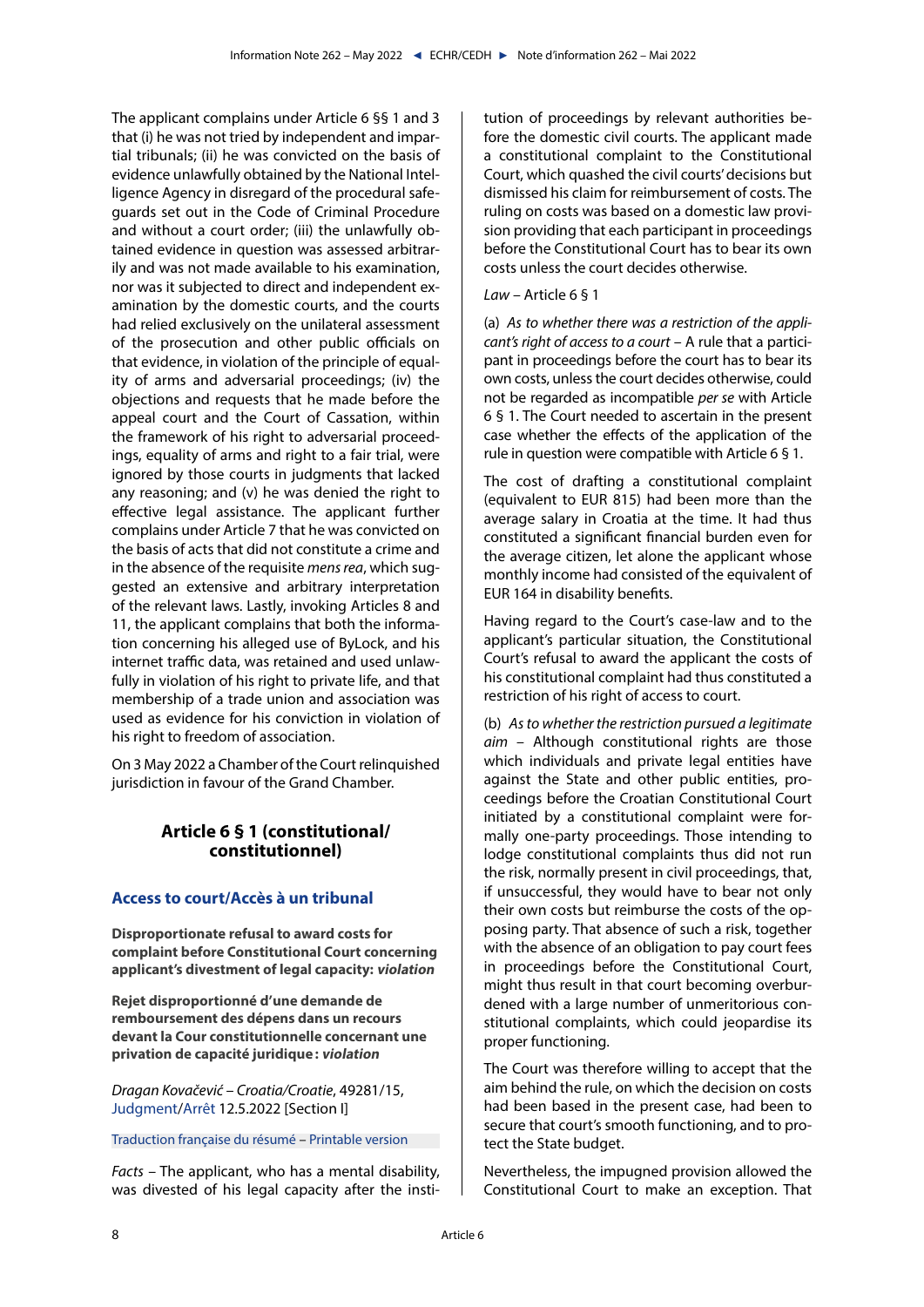<span id="page-8-0"></span>exception not only provided a necessary flexibility, but also suggested that, in certain cases, application of the default rule might not be justified by the identified legitimate aims.

(c) *As to whether the restriction was proportionate* – The proceedings before the Constitutional Court had been of existential importance for the applicant, as the impugned decisions of the civil courts had deprived him of his legal capacity. In that regard, the applicant was a person suffering from a mental disability and therefore had to be legally represented to effectively protect his rights, it being understood that the assistance of an advocate before the Constitutional Court could not be seen as unnecessary even for non-vulnerable individuals, because that court decided on complex issues which, for any lay person, might be difficult to grasp (see *Bibić v. Croatia*, [1620/10,](https://hudoc.echr.coe.int/eng?i=001-141406) 28 January 2014).

The Court also referred to its finding that the costs of the constitutional complaint had constituted a significant financial burden even for an average citizen, let alone for a person of low income like the applicant.

Furthermore, the domestic law had not provided for the possibility of obtaining legal aid in proceedings before the Constitutional Court. In any event, legal aid was not an individual right and not an obligation that had to be exercised, and it should not prevent applicants from choosing to be represented by an advocate (see *Černius and Rinkevičius v. Lithuania*, [73579/17 and 14620/18](https://hudoc.echr.coe.int/eng?i=001-201093), 18 February 2020). Lastly, having regard to the identified legitimate aims, there was no difference between the State advancing the costs of the applicant's legal representation through a legal aid scheme or reimbursing them afterwards because he had succeeded with his constitutional complaint.

The Court was mindful that social services were often faced with difficult and delicate decisions, especially when, as in the present case, they had to decide whether to initiate the relevant proceedings to deprive a person with a mental disability of the capacity to act. They might adopt a more defensive approach to their duties if, each time the judicial authorities did not agree with their initiative, they had to pay the costs of the proceedings to the counterparty. However, as indicated, proceedings before the Croatian Constitutional Court initiated by a constitutional complaint were formally one-party proceedings. Any costs awarded would not therefore have been paid by social services, which had not been a participant in the proceedings. In the present case, therefore, there had been no risk that the award of costs would have had a chilling effect on social services in the performance of their duties.

Lastly, in the circumstances of the present case, the Constitutional Court had been required to provide reasons for its decision on costs rather than merely using the same wording as in the relevant domestic law provision. However, it had not given any meaningful reasons for its decision.

Overall, in the specific circumstances of the present case, the restriction of the applicant's right of access to a court had not been justified by the legitimate aims pursued.

*Conclusion*: violation (five votes to two).

Article 41: EUR 815 in respect of pecuniary damage; EUR 3,000 in respect of non-pecuniary damage.

## **ARTICLE 10**

# **Freedom of expression/Liberté d'expression**

**Activist fined for a short and peaceful gathering, without prior notice, with three other persons, who handcuffed themselves to a government car park barrier, in protest against a mining project: violation**

**Activiste condamné à une amende pour avoir organisé un bref rassemblement pacifique sans déclaration préalable et s'être menotté, ainsi que trois autres personnes, à la barrière du parking d'un bâtiment public pour protester contre un projet minier: violation**

*Bumbeş – Romania/Roumanie*, 18079/15, [Judgment](https://hudoc.echr.coe.int/eng?i=001-216937)/[Arrêt](https://hudoc.echr.coe.int/fre?i=001-217289) 4.5.2022 [Section IV]

### [Traduction française du résumé](https://hudoc.echr.coe.int/fre?i=002-13644) – [Printable version](https://hudoc.echr.coe.int/eng?i=002-13643)

*Facts* – The applicant, a known activist involved in various civic actions, was fined with three other persons for handcuffing themselves to a car park barrier blocking access to the government's headquarters and holding up signs, without having given the required prior-notification, in protest of a controversial mining project. The applicant unsuccessfully challenged the fine before the domestic courts.

## *Law* – Article 10 in light of Article 11

(a) *Applicability* – Both Articles 10 and 11 were applicable. In particular, in the circumstances of the case the Court could not accept that the penalty imposed on the applicant could be dissociated from the views expressed by him through his actions or endorse the Government's argument that the applicant had been punished merely for committing acts affecting public order. In this connection, the Court noted that it had consistently found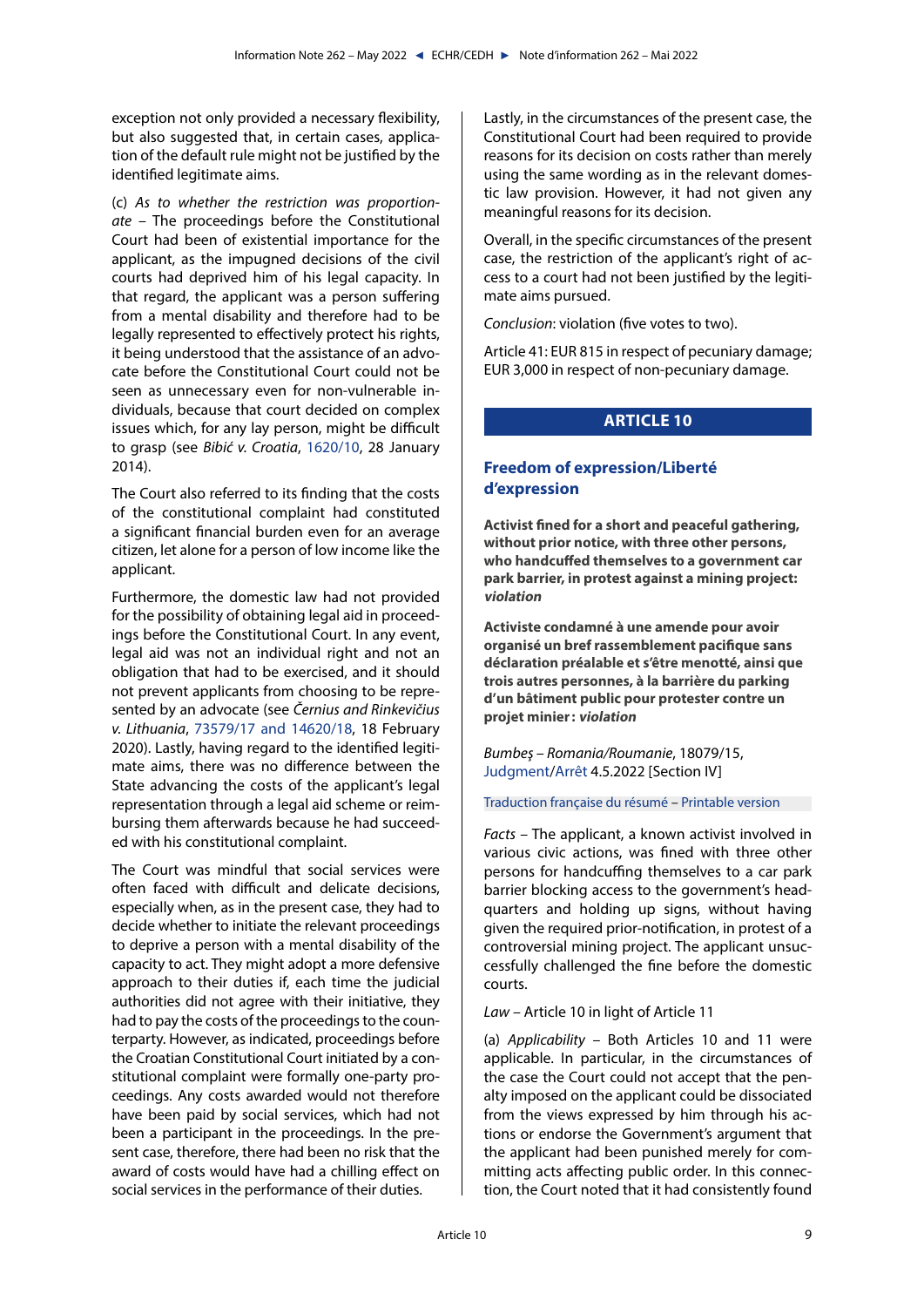Article 10 to be applicable to views or opinions expressed through conduct. In so far as Article 11 was concerned, it transpired from the evidence that the applicant's conduct had not amounted to violence or incitement to it, no one had been injured during the event in question and he had not been held liable for any damage.

(b) *Scope of the Court's assessment* – Given that the thrust of the applicant's complaint was that he had been punished for protesting, together with other participants in the non-violent direct action, against the government's policies, the Court was persuaded that the event had constituted predominantly an expression. This was all the more so since it had involved only four persons and lasted a very short time. Moreover, as it had been the result of a rather spontaneous decision and lacked any prior advertisement, it was difficult to conceive that such an event could have generated the presence of further participants or the gathering of a significant crowd warranting specific measures on the part of the authorities. The Court therefore found it appropriate to examine the case under Article 10, interpreted in the light of Article 11.

(c) *Merits* – The applicant's sanctioning had constituted an interference with his right to freedom of expression which had a legal basis in domestic law. The Court also accepted that the sanction imposed could have been aimed at the prevention of disorder and at the protection of the rights and freedoms of others; hence it proceeded on the assumption that it had pursued those legitimate aims.

As to whether the interference had been necessary in a democratic society, the Court observed that the applicant and the other participants in the event had wished to draw the attention of their fellow citizens and public officials to their disapproval of the government's policies concerning the mining project. This was a topic of public interest and contributed to the ongoing debate in society about the impact of this project and the exercise of governmental and political powers green-lighting it. In this connection, the Court reiterated that there was little scope under Article 10 § 2 for restrictions on political speech or debates on questions of public interest and very strong reasons were required for justifying such restrictions.

In the present case, the protest action had taken place in a square freely open to the public. It had been terminated swiftly by the law-enforcement officials and the applicant, with the other participants, had been taken to a police station where they were fined after having been given hardly any time to express their views. The domestic courts seemed to have dealt with the situation arising from the applicant's protest as a matter falling primarily within the ambit of the regulations concerning public events requiring prior notification and the exercise of one's right to freedom of peaceful assembly. The Court thus referred to the principles established in its case-law in the context of Article 11 concerning, in particular, the rules governing public assemblies such as the system of prior notification and the degree of tolerance that had to be shown by public authorities towards peaceful gatherings.

When dismissing the applicant's challenge against the police report and the fine imposed on him, the national courts had not assessed the level of disturbance his actions had caused, if any. They had not sought to strike a balance between the requirements of the purposes listed in Article 11 § 2 on the one hand, and those of the free expression of opinions by word, gesture or even silence by persons assembled on the streets or in other public places, on the other, giving the preponderant weight to the formal unlawfulness of the event in question. The national courts' assertion of a prior notification of the event staged by the applicant being required had not been accompanied by any apparent consideration of the fact whether, given the number of participants, such a notification would have served the purpose of enabling the authorities to take necessary measures in order to guarantee the smooth conduct of the event. Further, the application of that rule to expressions – rather than only to assemblies – would create a prior restraint which was incompatible with the free communication of ideas and might undermine freedom of expression.

The authorities' impugned actions had disregarded the emphasis repeatedly placed by the Court on the fact that the enforcement of rules governing public assemblies should not become an end in itself. The absence of prior notification and the ensuing "unlawfulness" of the event, which the authorities considered to be an assembly, did not give carte blanche to the authorities; the domestic authorities' reaction to a public event remained restricted by the proportionality and necessity requirements of Article 11.

Finally, although the fine imposed had been the minimum statutory amount envisaged for the impugned contravention and the applicant had not argued or submitted evidence that paying the fine had been beyond his financial means, the imposition of a sanction, administrative or otherwise, however lenient, on the author of an expression which qualified as political could have an undesirable chilling effect on public speech.

In the light of the above, the decision to restrict the applicant's freedom of expression had not been supported by reasons which had been relevant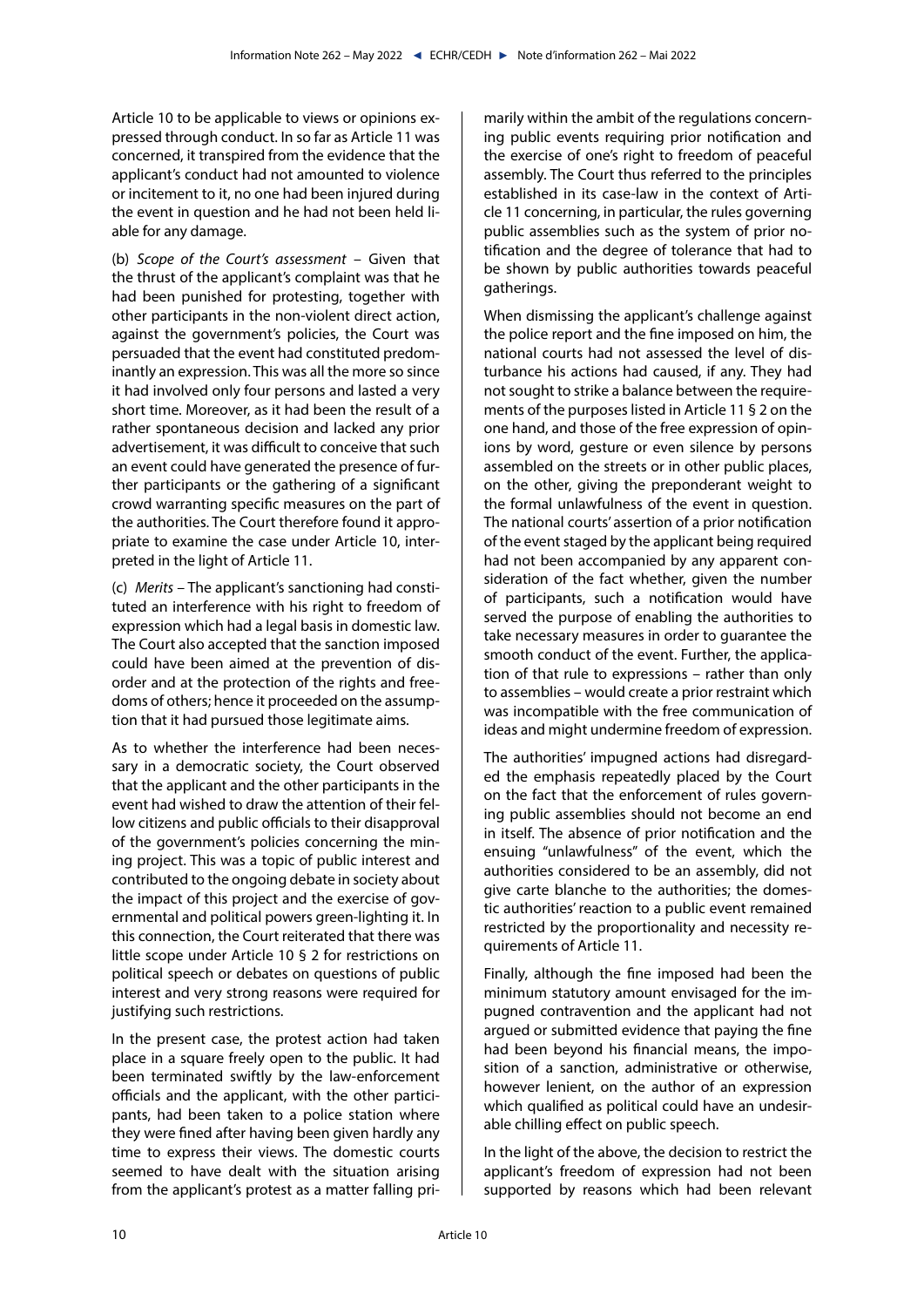<span id="page-10-0"></span>and sufficient for the purposes of the test of "necessity" under Article 10 § 2. The interference had thus been not necessary in a democratic society within the meaning of Article 10.

*Conclusion*: violation (unanimously).

Article 41: EUR 117 in respect of pecuniary damage corresponding to the amount of the fine imposed on the applicant and EUR 5,000 in respect of nonpecuniary damage.

(See also *Tatár and Fáber v. Hungary*, 26005/08 and 26160/08, 12 June 2012, [Legal Summary](https://hudoc.echr.coe.int/eng?i=002-3895); *Kudrevičius and Others v. Lithuania* [GC], 37553/05, 15 October 2015, [Legal Summary;](https://hudoc.echr.coe.int/eng?i=002-10741) *Novikova and Others v. Russia*, 25501/07 et al., 26 April 2016, [Legal](https://hudoc.echr.coe.int/eng?i=002-11029) [Summary](https://hudoc.echr.coe.int/eng?i=002-11029))

## **Freedom of expression/Liberté d'expression**

**Justified civil defamation award, after former President's statement that an advocate needed psychiatric treatment for implicating him in a criminal complaint: no violation**

**Condamnation justifiée au civil pour diffamation en ce qui concerne les propos tenus par l'exprésident selon lesquels un avocat avait besoin de soins psychiatriques pour l'avoir dénoncé dans une plainte au pénal: non-violation**

*Mesić – Croatia/Croatie*, 19362/18, [Judgment/](https://hudoc.echr.coe.int/eng?i=001-217119)[Arrêt](https://hudoc.echr.coe.int/fre?i=001-217312) 5.5.2022 [Section I]

### [Traduction française du résumé](https://hudoc.echr.coe.int/fre?i=002-13652) – [Printable version](https://hudoc.echr.coe.int/eng?i=002-13651)

*Facts* – The applicant is a former President of Croatia. In the context of a criminal complaint filed in France, an advocate of Croatian origin, Mr Jurašinović, made comments to the effect that the applicant was an accomplice in the attempted murder and extortion of his client. The complaint and the alleged links to the applicant were subsequently published in two newspaper articles. When questioned by journalists about those articles, the applicant denied the links, and suggested that Mr Jurašinović visit a psychiatric hospital when he came to Croatia, where people such as him could receive effective treatment. That statement was reported by a number of Croatian media outlets.

Subsequently, Mr Jurašinović brought a civil action for defamation against the applicant before the Croatian domestic courts, and was awarded compensation for non-pecuniary damage as well as costs of proceedings. The applicant appealed unsuccessfully against that judgment up to the Constitutional Court.

*Law* – Article 10: The judgment had constituted an interference with the applicant's right to freedom of expression. It had been prescribed by law and had pursued the legitimate aim of protecting the reputation or rights of others. The Court therefore had to determine whether it had been "necessary in a democratic society".

The applicant's statement – that Mr Jurašinović needed psychiatric treatment – had reached the level of seriousness capable of bringing MrJurašinović's rights under Article 8 into play. The applicant had made that statement when he had been the State President, and it had been widely distributed by various media outlets. Regardless of whether it had to be understood literally or metaphorically, it had not only been capable of tarnishing Mr Jurašinović's reputation, but also of fomenting prejudice against him in his professional and social environments. By way of observation, the Court also considered that referring to a need of psychiatric treatment and using it as an insult was disrespectful of persons with mental health issues.

In cases concerning a conflict between the right to reputation and the right to freedom of expression, domestic courts hearing defamation claims were expected to perform a balancing exercise between those two rights, in line with the criteria established in the Court's case-law. Domestic courts might also be required to take into account certain additional criteria: in this case, for example, the applicant's status as a politician and as a high-ranking State official, and on the other hand, Mr Jurašinović's status as an advocate, might be of importance. Although the civil courts had recognised that the present case had concerned two conflicting rights, they had made no reference to the relevant criteria developed in the Court's case-law, instead examining the case only in terms of civil law. They had accordingly failed to carry out the required balancing exercise between the competing rights. Similarly, the Constitutional Court had not examined the case from a constitutional-law perspective but instead simply declared the applicant's constitutional complaint inadmissible. The Court therefore had to carry out the required balancing act itself:

(a) *The notoriety and prior conduct of the person concerned* – Mr Jurašinović had not been a public figure before information regarding part of the content of the criminal complaint had been reported by the Croatian media, nor had he made any public statement regarding the applicant. The allegation which had provoked the applicant's statement had not been made publicly; nor had it been intended for a public readership. Likewise, it could not be said that Mr Jurašinović had knowingly entered the public sphere.

(b) *The content and form of the statement and its contribution to a debate of public interest* – Contrary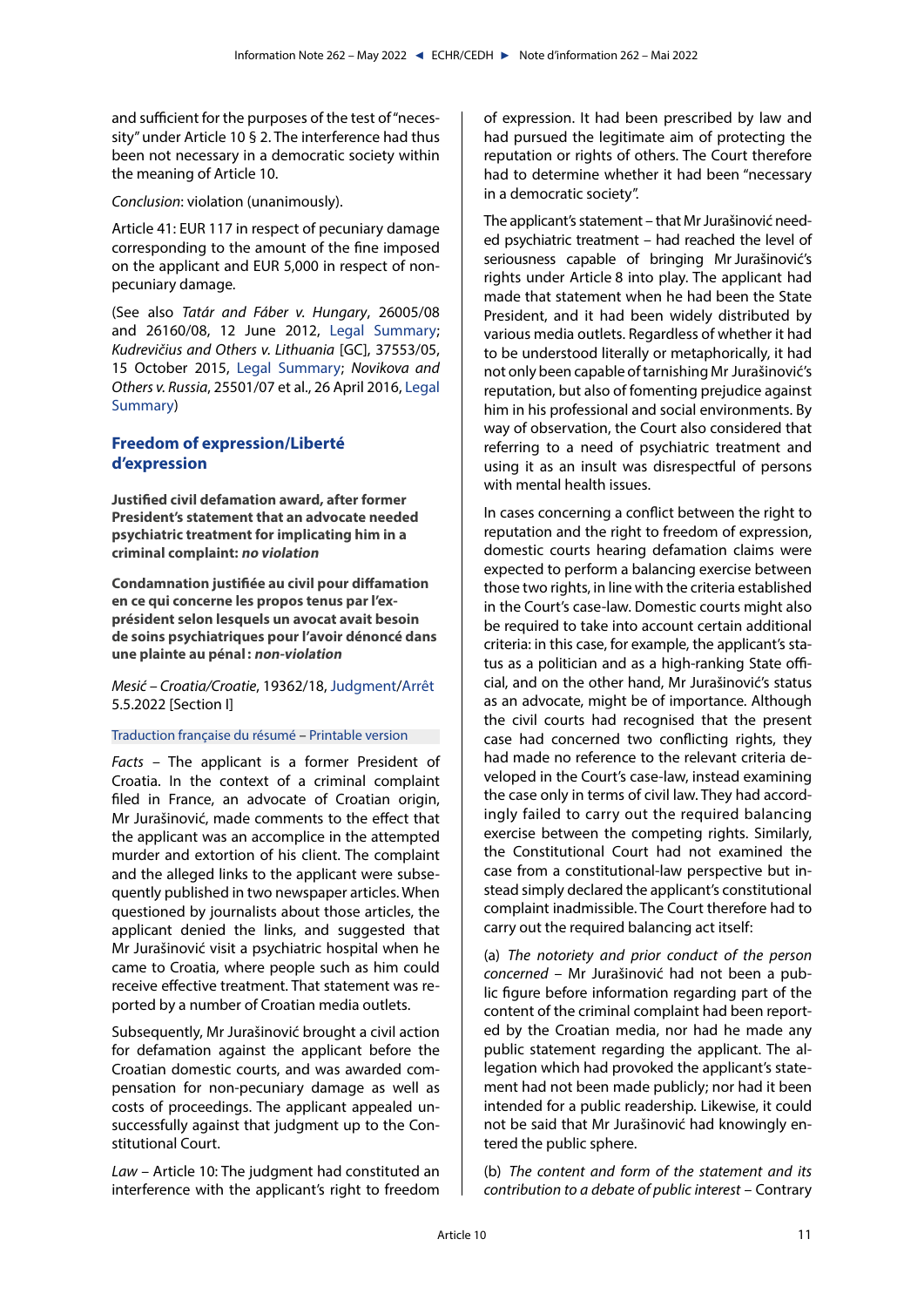to the findings of the domestic civil courts, the Court found that the impugned statement had been a metaphor and constituted a pure value judgment, and had not therefore been susceptible of proof.

The alleged involvement of a State President in an attempted murder and/or his possible links with organised crime was undoubtedly a matter of public interest. The applicant had had a right to reply to such an accusation and to defend himself, which he had done. However, he had then gone a step further and attempted to discredit Mr Jurašinović as a person to be trusted, by an offensive statement using belittling and impertinent terms. There was nothing to suggest that the applicant could not have denied the accusations against him without using the impugned language. By personally insulting Mr Jurašinović, the applicant had made no contribution to a debate on a matter of public interest and had gone beyond the limits of acceptable criticism.

Regarding the form of the statement, the applicant had made it when he had been the State President and it had been widely distributed by various media outlets. It had thus been capable of causing greater harm to the reputation of Mr Jurašinović.

(c) *The applicant's status as a high-ranking State official and Mr Jurašinović's status as an advocate* – Regarding high-ranking State officials, on the one hand, the Court had emphasised freedom of expression. In order to protect their free speech in the exercise of their functions and to maintain the separation of powers of the State, it was acceptable in a democratic society for States to afford functional immunity to their heads of State (see *Urechean and Pavlicenco v. the Republic of Moldova*). On the other hand, the Court had also acknowledged that, generally speaking, albeit in different circumstances, words spoken by high-ranking State officials carried more weight (see, for example, *Peša v. Croatia* and *Ivanovski v. the former Yugoslav Republic of Macedonia*).

Meanwhile, the Court had emphasised that lawyers play a vital role in the administration of justice and that the free exercise of the profession of a lawyer is indispensable to the full implementation of the fundamental right to a fair trial guaranteed by Article 6 (see, for example, *Morice v. France* [GC]).

It was also mindful of the occurrence of harassment, threats and attacks against lawyers in many Council of Europe member States. In the present case, the statement had not constituted a threat of involuntary psychiatric confinement. Nonetheless, high-ranking State officials attacking the reputation of lawyers and making them objects of derision with a view to isolating them and damaging their credibility – as the applicant had done in the present case – was often as effective as a threat in preventing lawyers from exercising their professional duties. Such statements could have serious consequences for the rights of the accused and the right of access to a court, which are essential components of the right to a fair trial guaranteed by Article 6 § 1.

Further, at the time that the impugned statement was made, Mr Jurašinović had been bound by the secrecy of the criminal investigation in France. That had precluded him from replying and placed him in an even more disadvantageous position *vis-à-vis* the applicant, a powerful public figure who, because of his role, had enjoyed great media attention.

(d) *Consequences of the statement and the severity of the sanction* – The applicant had been ordered to pay approximately EUR 6,660 in non-pecuniary damages. While the size of the award might appear substantial, the Court reiterated its findings that:

– words spoken by high-ranking State officials carried more weight and, consequently, statements made by them that were injurious to the reputation of others caused greater harm;

– the applicant's statement, to which Mr Jurašinović had not been in a position to reply, had been widely distributed by various media outlets; moreover,

– the applicant's statement had also been capable of having a "chilling" dissuasive effect on Mr Jurašinović's exercise of his professional duties as an advocate.

Therefore, the award of damages had been an appropriate sanction to neutralise the chilling effect and proportionate to the legitimate aim of protecting the reputation of Mr Jurašinović.

Having regard to all the foregoing considerations, the interference had been "necessary in a democratic society".

*Conclusion*: no violation (unanimously).

The Court also held, unanimously, that there had been a violation of Article 6 § 1, in that the length of the applicant's appeal proceedings before the domestic courts had been excessive and failed to meet the "reasonable time" requirement.

Article 41: EUR 2,000 in respect of non-pecuniary damage; claim in respect of pecuniary damage dismissed.

(See *Peša v. Croatia*, [40523/08](https://hudoc.echr.coe.int/eng?i=001-98189), 8 April 2010; *Urechean and Pavlicenco v. the Republic of Moldova*, 27756/05 and 41219/07, 2 December 2014, [Legal](https://hudoc.echr.coe.int/eng?i=002-10307) [Summary](https://hudoc.echr.coe.int/eng?i=002-10307); *Ivanovski v. the former Yugoslav Republic of Macedonia*, 29908/11, 21 January 2016, [Legal](https://hudoc.echr.coe.int/eng?i=002-10864) [Summary](https://hudoc.echr.coe.int/eng?i=002-10864); *Morice v. France* [GC], 29369/10, 23 April 2015, [Legal Summary](https://hudoc.echr.coe.int/eng?i=002-10657))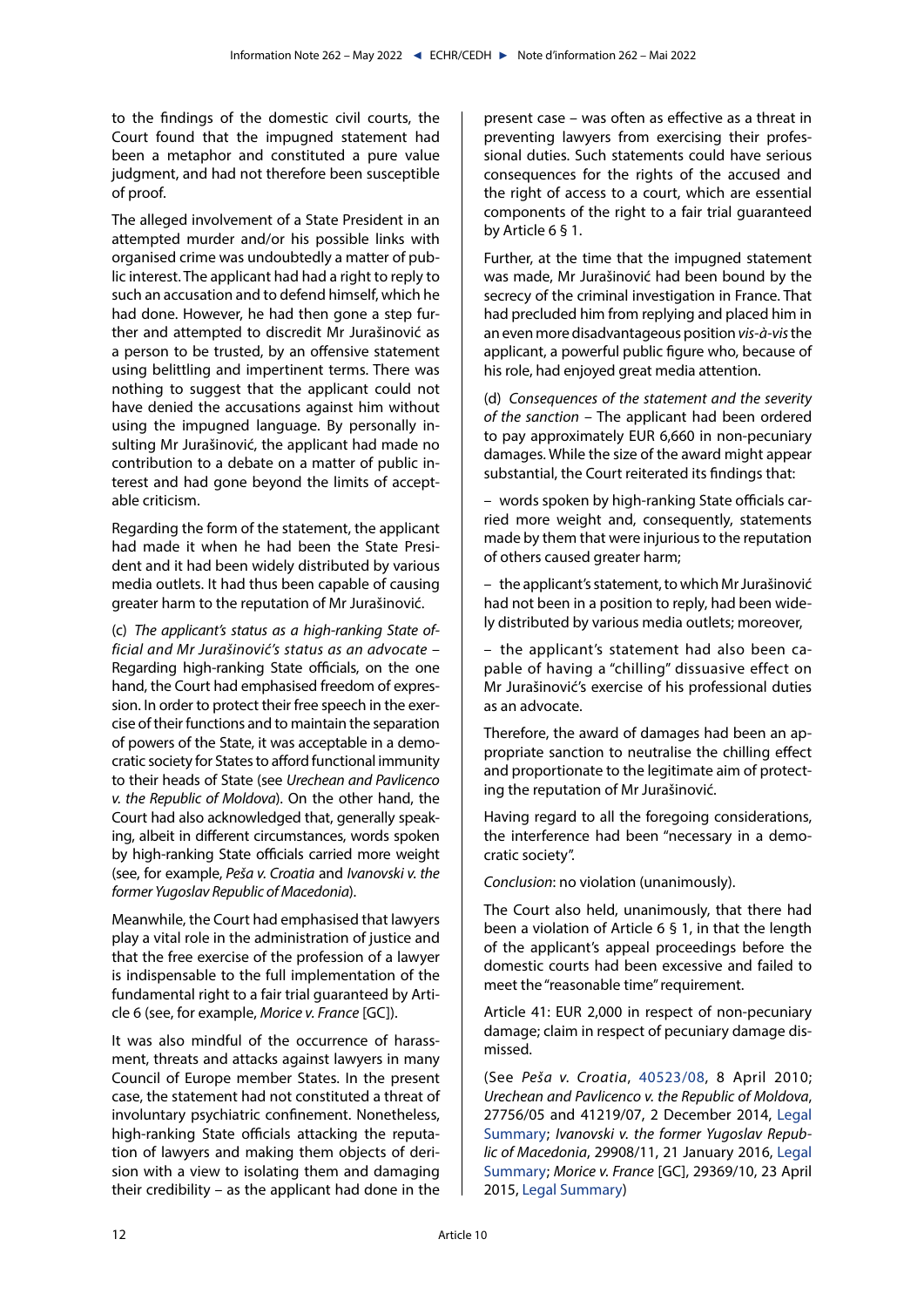# **ARTICLE 11**

## <span id="page-12-0"></span>**Freedom of association/Liberté d'association**

**Criminal conviction of trade union representative, for refusing to admit would-be members to join, not necessary in a democratic society: violation**

**Caractère non nécessaire dans une société démocratique de la condamnation pénale d'un représentant syndical pour rejet de demandes d'adhésion: violation**

*Vlahov – Croatia/Croatie*, 31163/13, [Judgment/](https://hudoc.echr.coe.int/eng?i=001-217114) [Arrêt](https://hudoc.echr.coe.int/fre?i=001-217317) 5.5.2022 [Section I]

[Traduction française du résumé](https://hudoc.echr.coe.int/fre?i=002-13648) – [Printable version](https://hudoc.echr.coe.int/eng?i=002-13647)

*Facts* – The applicant, a representative of a local branch of the Croatian Customs Officers' Trade Union at the relevant time, was criminally convicted after he refused the applications of fifteen individuals to join the trade union. The applicant appealed against the conviction unsuccessfully.

*Law* – Article 11: The applicant's criminal conviction had amounted to an interference which had been prescribed by law. The Court proceeded on the assumption that it had had the aim of protection of the rights and freedoms of others, namely the fifteen would-be members, to exercise their right of association without undue hindrance.

The Court therefore had to determine whether the interference had been necessary in a democratic society. The question that arose in the present case concerned the extent to which the State could intervene to protect the would-be trade union members from the hindrance of their right to associate, taking into account the applicant's rights and those of the trade union, which he at the relevant time had represented, to control their membership by deciding with whom they wanted to associate.

The trade union in question operated as an independent and autonomous trade union designed to protect the employment rights and interests of customs officers. It had no public powers and its membership was purely on a voluntary basis. Its major source of income was membership fees, and it received no direct financial support from the State or other public funds. It was also not the only trade union representing customs officers, and there was no closed shop agreement in that area. The particular branch of the union which the applicant had represented had been a relatively small organisation comprising some thirty members at the relevant time.

As there was no closed shop agreement, it was not apparent that the fifteen would-be members had suffered, or had been liable to suffer, any particular detriment or hardship in terms of their livelihood or their conditions of employment owing to their inability to join the applicant's trade union at the relevant time. They had been free to join the other existing trade union and/or establish their own or to protect their rights through legal proceedings concerning the conditions of employment. There was therefore nothing to suggest that they had been at any individual risk of, or unprotected from, possible adverse actions by the employer.

There was also no indication that the would-be members had been subject to discriminatory treatment by the applicant. Nor had any issue arisen as regards the rules and Statute of the union itself. Rather, a dispute arose over the question whether the applicant had acted in an abusive and unreasonable manner in breach of the union rules when refusing to admit the would-be members. In particular, the Government had argued that the applicant had acted contrary to the Statute of the relevant trade union when refusing to admit the would-be members.

There had been no authoritative guidance on how to interpret the trade union internal rules on the admission of new members, as provided for in its internal regulations. At the same time, the domestic courts' reasoning had been very succinct and had not elaborated on the considerations related to the applicant's compliance with the relevant rules and the Statute, seen in the light of the relevant domestic law and the requirements of Article 11.

In particular, the Statute had provided no specific requirements for the admission of new members. The applicant had eventually, albeit after the change in the membership of the union, been removed from his position of trade union representative by a great majority of the vote of the members. However, there had been nothing to suggest at the relevant time that he had not represented the interests of the union or of other members of the union branch, who had not instituted any action against him under domestic law after he had informed them of the refusal to admit the would-be members. Indeed, according to the internal union regulations and Statute, the applicant's position had included taking actions to represent the union and to protect the interests of its members.

Moreover, there had been established procedures allowing the would-be members to eventually join the trade union, and the applicant's actions had not been intended to deny their admission as such, but to delay the decision on extension of membership until an upcoming ordinary annual assembly of the union. In that connection, it had not been suggested that the applicant had had institutional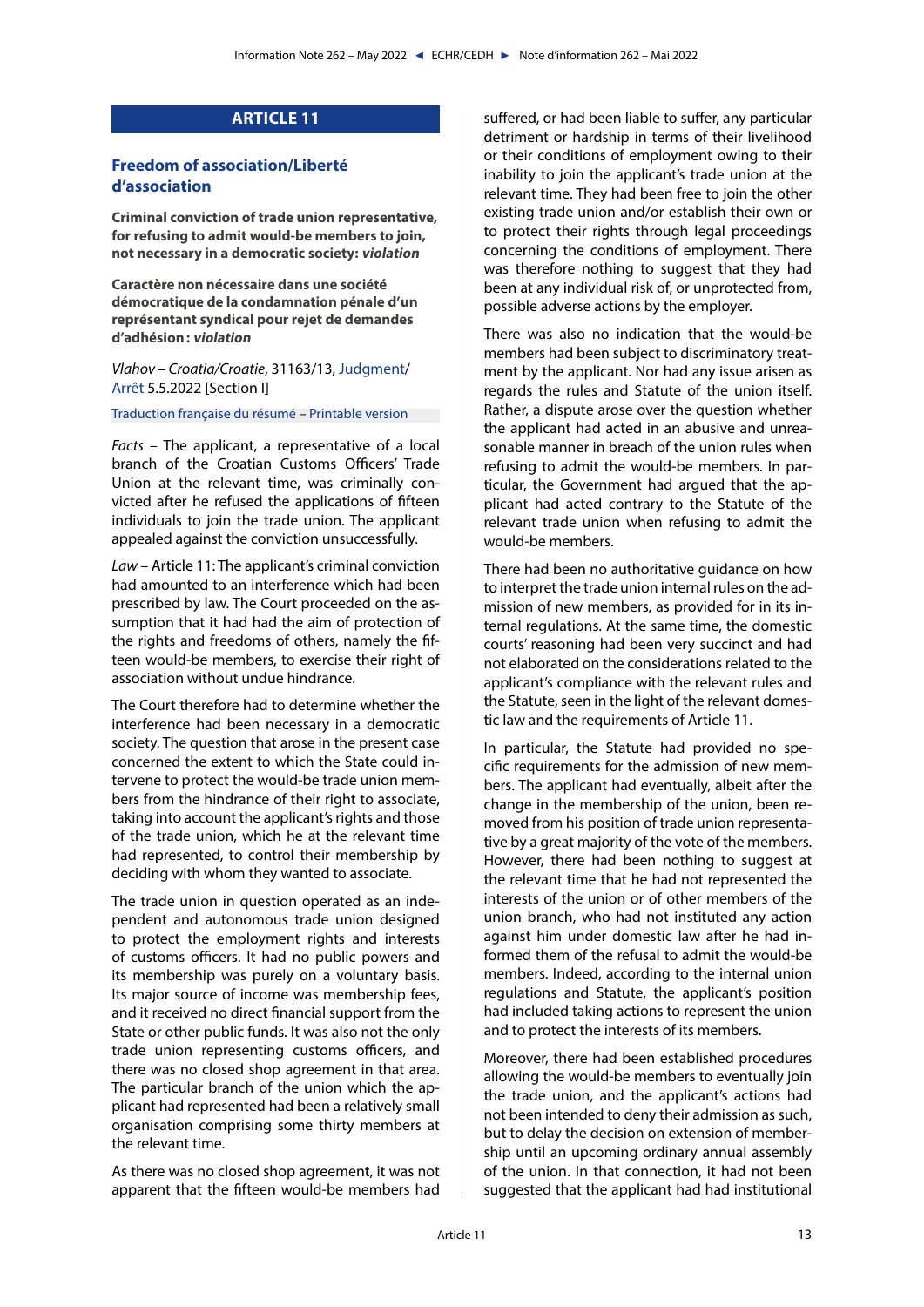<span id="page-13-0"></span>or other power to decide for the assembly whether the membership would be extended, or to prevent the admission of new members contrary to the decision of the assembly, which was the highest body of the union. However, the domestic courts had not explained how those considerations related to the applicant's conduct when refusing the admission of the would-be members.

In that connection, the domestic courts had refused the applicant's proposal to take further evidence, something which arguably could have shed light on the circumstances in which the would-be members had wanted to join the trade union. In so doing, the courts had merely noted that his request had been irrelevant, which, given the circumstances, could not be considered a properly reasoned decision.

*Conclusion*: violation (unanimously).

Article 41: EUR 5,000 in respect of non-pecuniary damage.

(See also *Associated Society of Locomotive Engineers and Firemen (ASLEF) v. the United Kingdom*, 11002/05, 27 February 2007, [Legal Summary](https://hudoc.echr.coe.int/eng?i=002-2863))

## **Freedom of association/Liberté d'association**

**Refusal to authorise a political party to hold a congress in various towns, on the grounds that it had insufficient local branches, as a precondition for being able to put up candidates in parliamentary elections: no violation**

**Refus d'autoriser un parti politique à tenir un congrès dans des villes, faute d'y avoir des structures locales suffisantes, pour pouvoir se présenter aux élections législatives : non-violation**

*Yeşiller ve Sol Gelecek Partisi – Turkey/Turquie*, 41955/14, [Judgment](https://hudoc.echr.coe.int/eng?i=001-217414)/[Arrêt](https://hudoc.echr.coe.int/fre?i=001-217394) 10.5.2022 [Section II]

## [English translation of the summary](https://hudoc.echr.coe.int/eng?i=002-13658) – [Version imprimable](https://hudoc.echr.coe.int/fre?i=002-13657)

*En fait* – Le Conseil électoral supérieur (« le CES ») a refusé d'autoriser le requérant, un parti politique, à tenir un congrès local respectivement dans les trois villes d'Ankara, d'Antalya et d'Artvin pour pouvoir se présenter aux élections législatives. Il ne remplissait pas les critères exigés par la loi à savoir qu'il n'avait pas de structures locales respectivement dans au moins un tiers des communes de ces trois villes.

*En droit* – Article 11: Le refus d'autoriser le requérant à tenir un congrès local respectivement dans les trois villes s'analyse en une ingérence dans l'exercice par l'intéressé de son droit à la liberté d'association, prévue par la loi et poursuivant les buts légitimes de la défense de l'ordre public ainsi que de la protection des droits et libertés d'autrui.

Le requérant était libre de mener ses activités politiques dans les trois villes et dans les communes de ces villes où il n'avait pas encore de structures ou de représentations locales. Il était libre de faire la propagande de ses idées, en tenant des réunions publiques pacifiques, au sens de l'article 11 de la Convention, pour recruter des adhérents et créer des sections locales dans les communes où il n'était pas représenté. De plus, il ressort des décisions du CES que le requérant a été informé qu'il pouvait réitérer sa demande de tenir un congrès local dans les villes concernées une fois qu'il aurait atteint le quorum légal requis.

L'exercice par l'intéressé de son droit à la liberté d'association, conformément à l'article 11 de la Convention, doit aussi s'envisager à la lumière de son droit de participer aux élections législatives, conformément à l'article 3 du Protocole nº 1, domaine dans lequel les États jouissent d'une grande latitude à cet égard. En l'occurrence, les décisions du CES se fondent sur le fait que le législateur national a souhaité apporter des conditions spécifiques pour qu'un parti politique puisse tenir un congrès pour, ensuite, pouvoir se présenter aux élections législatives. Ainsi, la tenue d'un congrès par tout parti politique à l'échelle locale, régionale puis nationale constitue des étapes importantes dans le fonctionnement des partis politiques pour qu'ils puissent à terme se présenter aux élections législatives en ayant une assise nationale entière et pleine. La volonté du législateur était de réguler la représentation des partis politiques sur l'ensemble du territoire à l'échelle nationale (telles les grandes métropoles) comme à l'échelle locale (tels les villages) pour tenir un congrès. Le contrôle opéré par le CES consistait à vérifier si les conditions spécifiques posées par le législateur étaient remplies par le requérant en se fondant sur des faits concrets.

Nonobstant les décisions rendues par le CES, la Cour ne relève aucune autre ingérence des autorités internes pour empêcher ou perturber les activités associatives menées par le requérant pour remplir les conditions exigées par la loi pour tenir un congrès local. La décision du CES rejetant la demande du requérant se fonde sur une appréciation factuelle et objective relative à l'insuffisance de l'implantation des structures du requérant à l'échelle locale dans l'ensemble des communes des villes concernées. La décision du CES n'était pas fondée sur des critères tirés par exemple des activités associatives illégales menées par le requérant et pouvant ainsi porter atteinte à l'intégrité du territoire ou bien sur des activités incompatibles avec l'article 11 ou encore en raison d'une atteinte à l'ordre constitutionnel, d'une manière générale,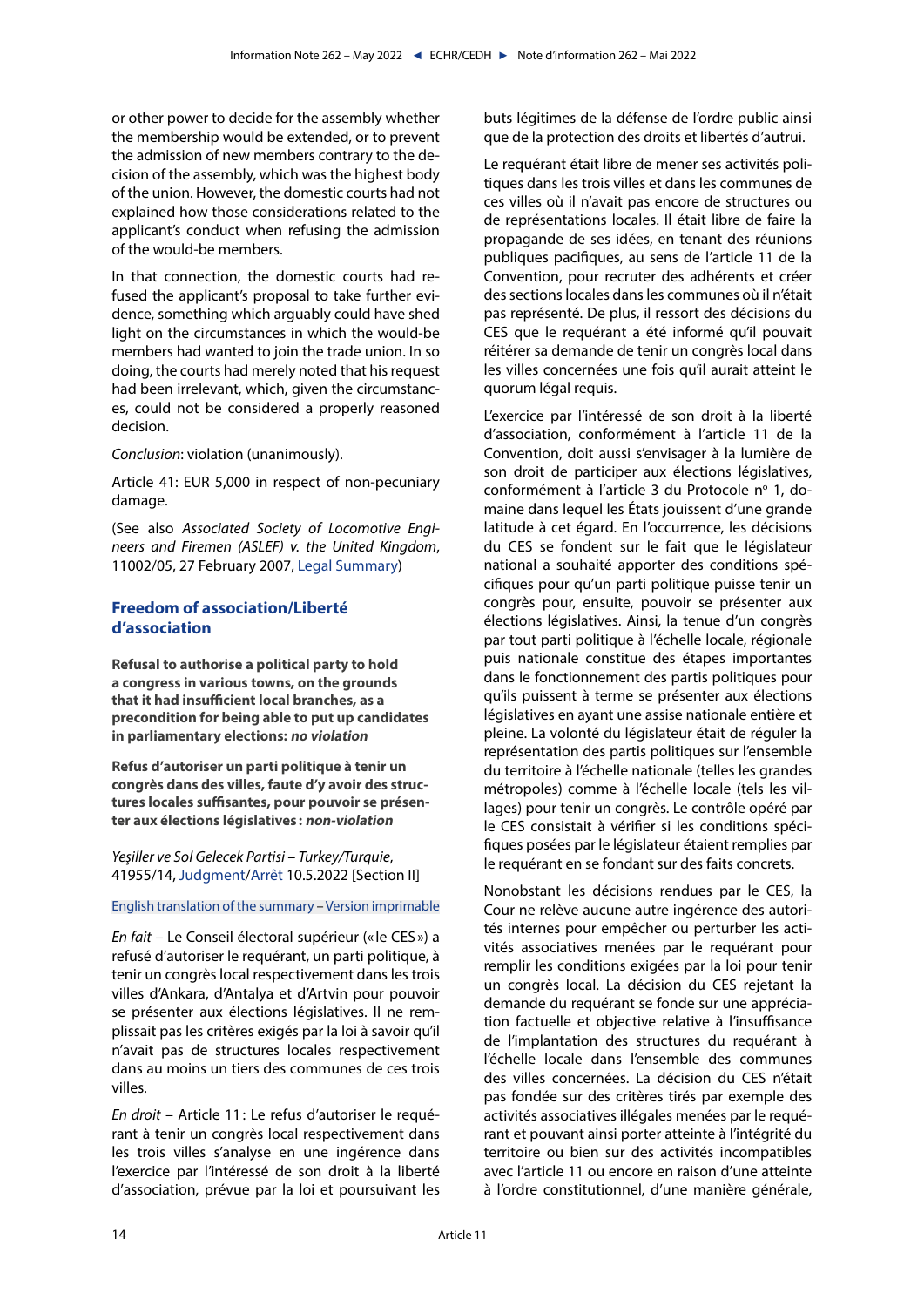<span id="page-14-0"></span>pouvant ainsi porter atteinte à l'État de droit. Ainsi, le requérant n'a pas été empêché de se livrer à son droit à la liberté d'association ou de mener ses activités politiques conformément à ces statuts et à la loi en vigueur.

En conséquence, les motifs avancés dans les décisions litigieuses ainsi que ceux du législateur ne constituent pas un empêchement pour le requérant d'exercer son droit à la liberté de mener ses activités associatives en sa qualité de parti politique.

À la lumière de ce qui précède, les motifs indiqués par le CES étaient pertinents et suffisants, et l'ingérence était proportionnée au but légitime poursuivi dans une société démocratique.

*Conclusion*: non-violation (unanimité).

La Cour conclut aussi à l'unanimité à la non-violation de l'article 13 combiné avec l'article 11, car le requérant a joui d'un recours effectif devant une instance nationale en s'adressant au CES, la plus haute juridiction nationale compétente pour statuer sur de tels litiges selon le droit national en vigueur.

# **ARTICLE 13**

## **Effective remedy/Recours effectif**

**Ineffective domestic judicial remedies for complaints as to inadequate conditions of detention: violation**

**Ineffectivité des recours judiciaires internes pour se plaindre des conditions de détention: violation**

*Volodya Avetisyan – Armenia/Arménie*, 39087/15, [Judgment/](https://hudoc.echr.coe.int/eng?i=001-216938)[Arrêt](https://hudoc.echr.coe.int/fre?i=001-217290) 3.5.2022 [Section IV]

[Traduction française du résumé](https://hudoc.echr.coe.int/fre?i=002-13646) – [Printable version](https://hudoc.echr.coe.int/eng?i=002-13645)

*Facts* – The applicant was held in pre-trial detention for approximately a year and a half. He alleged that the cells in the prison were overcrowded and that there were a number of other inadequacies in detention conditions.

At domestic level, the applicant lodged a complaint with the General Jurisdiction Court of a district ("the District Court"), asking them to acknowledge and put an end to the ongoing violation of his rights under Article 3 resulting from his detention conditions, and to provide compensation in respect of non-pecuniary damage. His complaint was dismissed for being outside the competence of the District Court, and that the matter fell rather within the competence of the Administrative Court. On appeal, the Civil Court of Appeal quashed the decision against the applicant, reasoning that the applicant's application had raised criminal-law matters which came within the scope of the courts of general jurisdiction, whereas the District Court had examined it under the rules of civil procedure. Subsequently, the District Court again declared the applicant's application inadmissible under the rules of civil procedure. The applicant appealed unsuccessfully up to the Court of Cassation.

*Law* – Article 13 in conjunction with Article 3: The Government had argued that the applicant had failed to exhaust domestic remedies. The issue was closely linked to the merits of the applicant's complaint that he had not had at his disposal an effective remedy for his complaint under Article 3 regarding the alleged inadequate conditions of his detention. The Court therefore joined the Government's objection to the merits of the complaint under Article 13.

The Court had previously rejected objections of non-exhaustion raised by the Armenian Government in cases concerning inadequate conditions of detention (see *Kirakosyan v. Armenia* and *Gaspari v. Armenia*). In the present case, the Government had raised a new ground for its objection, mainly based on the argument that, by submitting a civil claim instead of instituting administrative or criminal proceedings, the applicant had made use of a clearly futile remedy. The Government, however, had failed to submit any argument or evidence regarding the effectiveness of those remedies in respect of the applicant's particular complaints.

Firstly, it was not clear what result could have been achieved in the applicant's situation by applying to a judicial authority, whether administrative or criminal, against the penitentiary service and the prison authority, considering that the issues raised had apparently been of a structural nature. The Government had failed to explain the scope of such potential judicial review and the kind of redress the applicant could have obtained had he pursued any of those remedies, in particular, any preventive and compensatory measures that the courts could have ordered. They had neither referred to any specific domestic rules nor provided any examples of domestic judicial decisions taken in relevantly similar cases.

Secondly, there had been confusion in domestic law and practice at the material time as to which procedure – administrative or criminal – had to be pursued when lodging complaints against penitentiary authorities, with disagreement on the matter between the District Court and Court of Appeal. The Government had also referred to both remedies without, however, clarifying which of the two had been applicable to the applicant's case. That ambiguity had been acknowledged in 2019 by the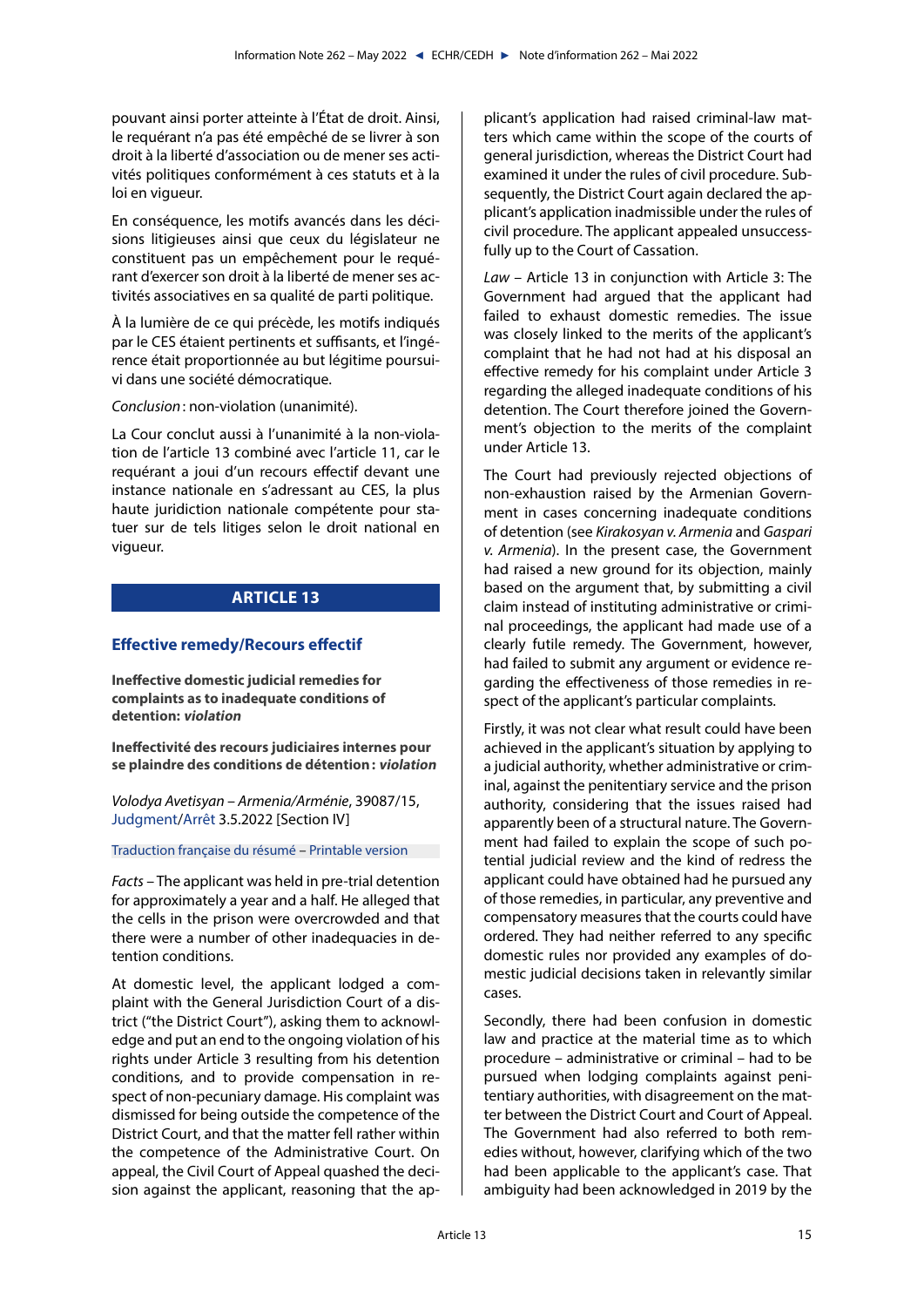<span id="page-15-0"></span>Constitutional Court, which had called for legislative amendments in order to resolve the issue and, pending such changes, had assigned such cases, with some exceptions, to the Administrative Court. The remedies referred to had therefore, in addition, lacked the requisite clarity at the material time.

Thirdly, the Government's argument that the applicant had had to apply to the Constitutional Court, in order to have his claim subsequently examined by the Administrative Court, could not be accepted. The Court had previously held that the constitutional remedy was generally not considered as a domestic remedy to be exhausted due to the specificities of the judicial role of the Armenian Constitutional Court (see *Gevorgyan and Others v. Armenia* (dec.)) and there was no reason to depart from that conclusion in the present case.

For those reasons, none of the judicial review proceedings indicated by the Government had provided an effective domestic remedy for the applicant's complaints regarding the allegedly inadequate conditions of detention, had been available both in theory and in practice, and been capable of preventing the continuation of the alleged violation and, if necessary, providing compensation for the damage sustained, as required by Article 13.

*Conclusion*: preliminary objection dismissed; violation (unanimously).

The Court also held, unanimously, that there had been a violation of Article 3 (substantive aspect), in that the cumulative effects of the applicant's conditions of detention, including the amount of personal space accorded to him, had amounted to degrading treatment.

Article 41: EUR 3,900 in respect of non-pecuniary damage.

(See *Kirakosyan v. Armenia*, [31237/03,](https://hudoc.echr.coe.int/eng?i=001-89959) 2 December 2008; *Gaspari v. Armenia*, [44769/08,](https://hudoc.echr.coe.int/eng?i=001-186115) 20 September 2018; and *Gevorgyan and Others v. Armenia* (dec.), [66535/10](https://hudoc.echr.coe.int/eng?i=001-201098), 14 January 2020)

# **ARTICLE 14**

## **Discrimination (Article 3)**

**Failure to protect LGBT bar owner and activist from homophobic arson, physical and verbal attacks and to carry out effective investigation: violation**

**Absence de protection de la propriétaire d'un bar militante LGBT contre un incendie criminel et des agressions physiques et verbales homophobes, et absence d'enquête effective: violation**

<span id="page-15-1"></span>*Oganezova – Armenia/Arménie*, 71367/12 and/et 72961/12, [Judgment](https://hudoc.echr.coe.int/eng?i=001-217250)[/Arrêt](https://hudoc.echr.coe.int/fre?i=001-217484) 17.5.2022 [Section IV]

## [Traduction française du résumé](https://hudoc.echr.coe.int/fre?i=002-13662) – [Printable version](https://hudoc.echr.coe.int/eng?i=002-13661)

*Facts* – The applicant is a well-known member of the lesbian, gay, bisexual and transgender (LGBT) community in Armenia and has been involved in promoting the rights of LGBT persons both in her country and internationally. The applicant coowned and managed a bar in the centre of Yerevan, a place where members of the LGBT community would meet to socialise. Following the broadcast of her interview in which she had mentioned her participation in a gay pride march, she became the subject of an online hate campaign, intimidation and threats on the basis of her sexual orientation. This culminated in an arson attack on the bar in May 2012 which caused significant damage. After this attack and that same month, the bar in general and the applicant personally became the target of continued aggression almost every day and lasting more than two weeks, by a number of individuals. The applicant was subjected to death threats, physical mobbing and hate speech, including online. In June 2012 she left Armenia for Sweden where she applied for asylum on the basis of persecution due to her sexual orientation. Two of the perpetrators of the arson attack were convicted of intentionally causing damage to property and received a suspended prison sentence which the applicant unsuccessfully appealed against.

*Law* – Article 3 read in conjunction with Article 14

(a) *Threshold of severity* – The fact that the applicant had not suffered actual physical injury at the hands of the perpetrators of the arson attack or any other individual engaged in the subsequent events was not decisive. She had become the target of a sustained and aggressive homophobic campaign which had eventually led to her to permanently leave the country where she had lived her entire life and had her family and social ties. In assessing the incidents in question, the Court bore in mind the precarious situation the LGBT community found itself in the respondent State, as it transpired by the various reports on the overall sentiment towards that community. Against that background, the discriminatory nature of the events and the level of vulnerability of the applicant, who had publicly positioned herself with the target group of sexual prejudice, were particularly apparent. The aim of the attacks had evidently been to frighten the applicant so that she would desist from her public expression of support for the LGBT community, including her community-oriented activism by running the bar as a communal project. They had also resulted in the applicant being deprived of her livelihood as a result of the loss of her source of income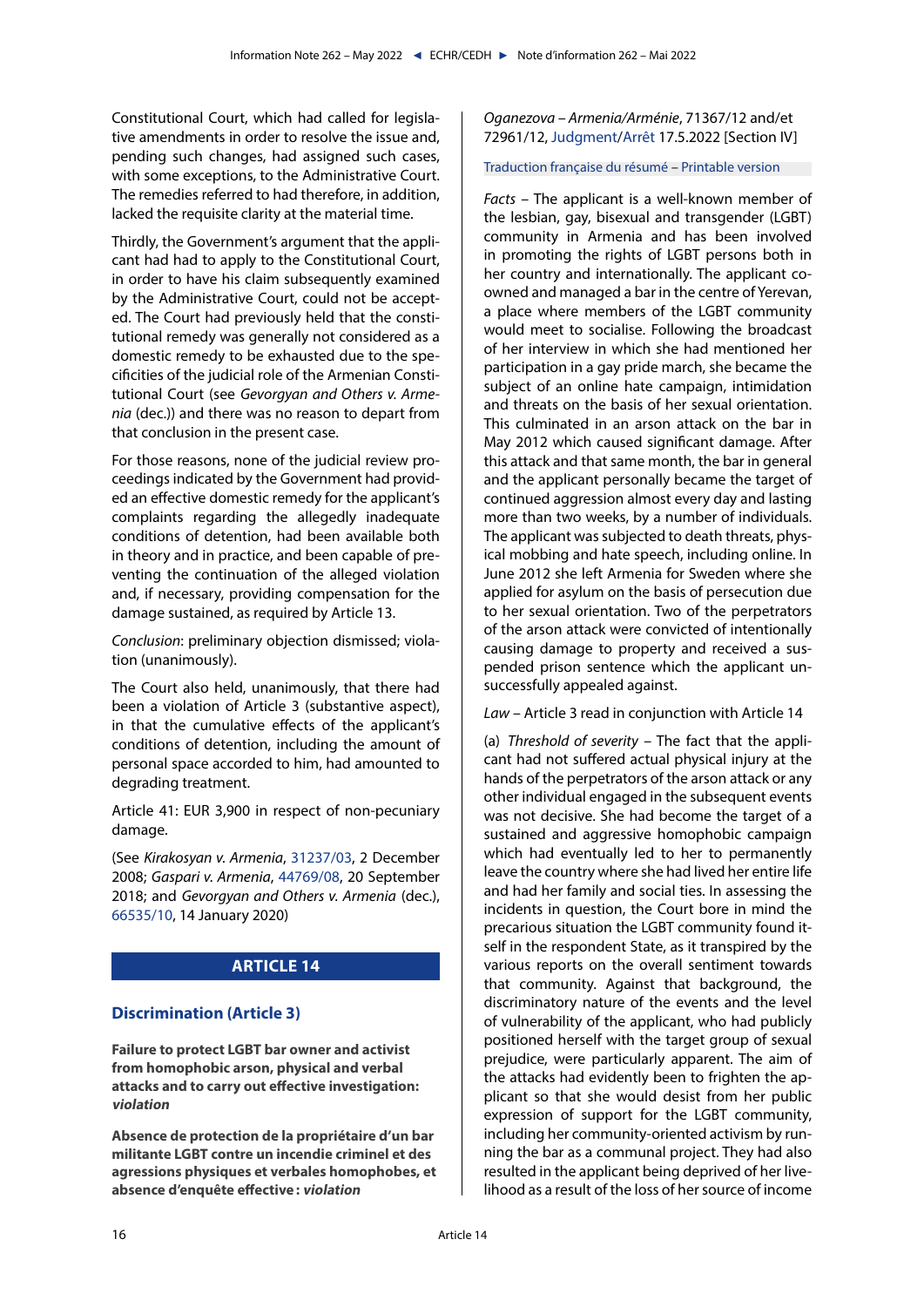from her destroyed business. It was clear that the behaviour of the perpetrators of the arson attack as well as the persons involved in the applicant's subsequent harassment had been premeditated, motivated by homophobic bias and aimed at deterring the applicant from reopening the bar. Further, at one point the applicant had to physically confront unknown men who had directly threatened and seriously humiliated her.

The applicant's emotional distress must have been further exacerbated by the fact that the police had failed to react properly and in a timely manner; they had only put in place protection measures in respect of her and her closest relations more than a week after she had requested protection for the first time and those measures had been discontinued only five days later without there being any indication that the applicant and her close relations were no longer at risk of ill-treatment. The situation that the applicant had thus found herself in as a result of all the attacks on her person motivated by homophobic hatred must necessarily have aroused in her feelings of fear, anguish and insecurity which had not been compatible with respect for her human dignity and, therefore, reached the threshold of severity within the meaning of Article 3 taken in conjunction with Article 14.

(b) *As regards the alleged ineffective investigation into the arson attack* – Albeit carrying out a prompt and reasonably expeditious investigation into the arson attack, the police had not taken any investigative measures at the scene. It had been the efforts of the employees of a nearby business and of the applicant and her associates that had led to two of the perpetrators being identified and later apprehended, resulting in the authorities having no difficulty in resolving the case. Although the hate motive had been overt from the very outset and despite unequivocal and direct evidence that setting the bar on fire had been motivated by the applicant's sexual orientation and the bias towards the LGBT community in general, the arson attack had been addressed by the investigative authorities and subsequently the courts as an ordinary crime of arson, effectively ignoring the hate-based nature of the offence in terms of legal consequences. This fundamental aspect of the crime had effectively been rendered invisible and of no criminal significance.

The existence of the evidence in this case mandated for an effective application of domestic criminallaw mechanisms capable of elucidating the hate motive with homophobic overtones behind the violent incident and of identifying and, if appropriate, adequately punishing those responsible. No such mechanisms, however, existed in domestic criminal law which did not provide that discrimination on the grounds of sexual orientation and gender identity should be treated as a bias motive and an aggravating circumstance in the commission of an offence. Furthermore, Article 226 of the Criminal Code, which criminalised incitement to hatred, did not refer to sexual orientation and gender identity. The relevant recommendation by the European Commission against Racism and Intolerance in this respect had not been followed.

Given the clear hate motive behind the arson attack on the bar and the precariousness of the situation of the LGBT community in the respondent State, it had been essential for the relevant domestic authorities to adequately address the issue of discrimination motivating the arson attack on the bar. Without such a rigorous approach on the part of the law-enforcement authorities, prejudicemotivated crimes would inevitably be treated on an equal footing with cases involving no such overtones, and the resultant indifference could be tantamount to official acquiescence in, or even connivance with, hate crimes. Moreover, a failure to make a distinction in the way situations that were essentially different are handled might constitute unjustified treatment irreconcilable with Article 14.

The authorities had thus failed to discharge their positive obligation to investigate in an effective manner whether the arson attack which had been motivated by the applicant's sexual orientation constituted a criminal offence committed with a homophobic motive. Notwithstanding, there was no basis to find that it had been a discriminatory state of mind that had been at the core of this failure.

(c) As regards the authorities' reaction and the follow-up given to the applicant's complaints concerning the post-arson attacks and hate speech

(i) *Post-arson attacks* – No investigative measures had been taken whereas the protection measures had been put in place belatedly and had been discontinued after five days for reasons that remained unclear. Considering that the police had decided to put in place such measures because they had assessed that there existed "a real danger threatening the applicant's life, health and property", the decision to lift them had necessitated a careful reassessment of the persistence of the very same risks. Furthermore, there was no indication of any followup to the applicant's complaints and none of the violent incidents had been mentioned in the indictment nor the subsequent judicial decisions. In any event the law-enforcement authorities would not have had any legal possibility to properly address the incidents by, in particular, subjecting their homophobic motivation to a proper evaluation under domestic law, in line with the requirements of the Convention. The authorities had thus failed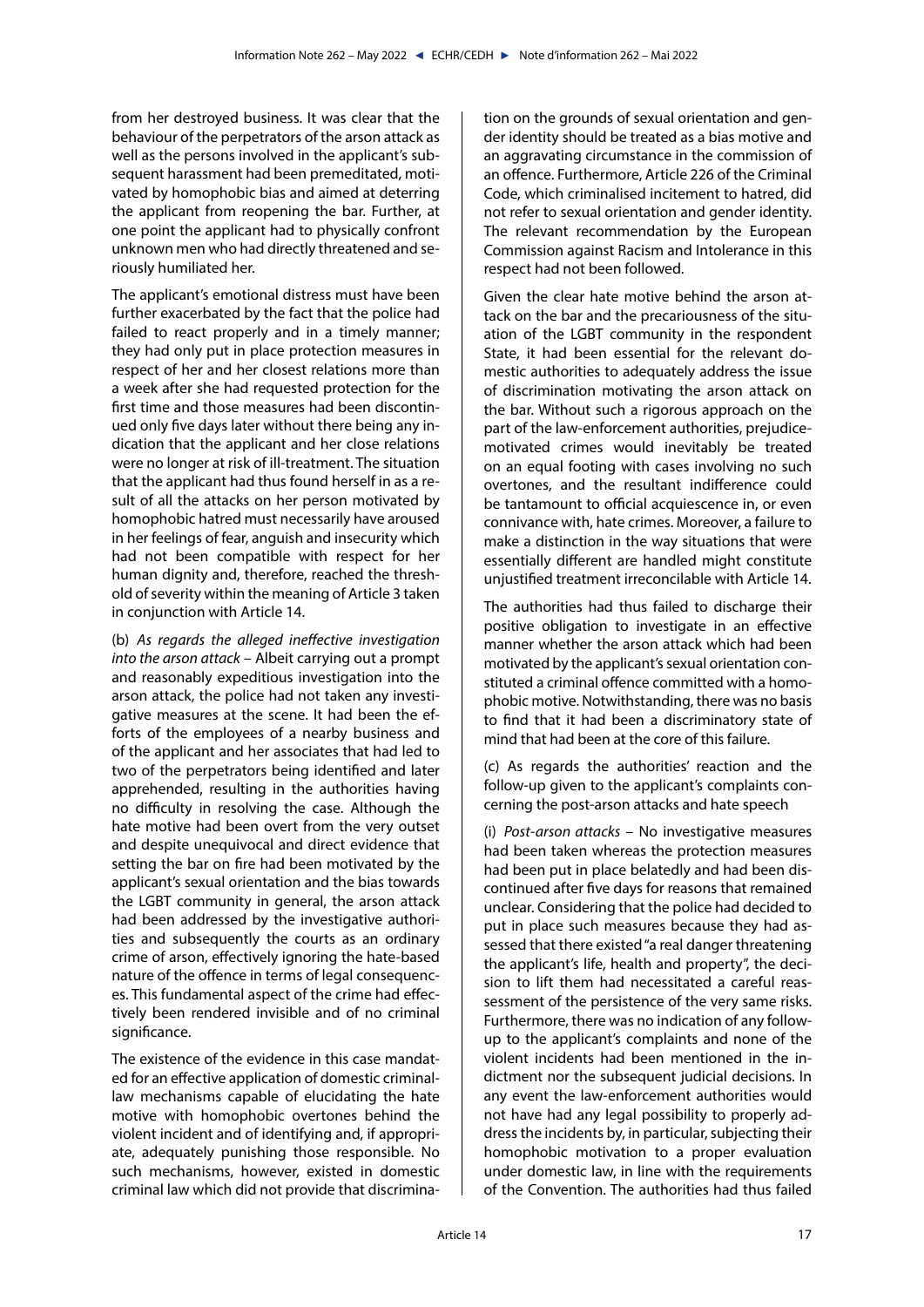<span id="page-17-0"></span>to provide adequate protection to the applicant from the bias-motivated attacks by private individuals following the arson attack and to conduct a proper investigation of the applicant's allegations of abuse motivated by homophobia.

(ii) *Hate speech* – There was no indication that there had been any meaningful follow-up to the applicant's complaints despite the evidence she had submitted to the police. As in the case of *Beizaras and Levickas v. Lithuania*, the hateful comments in the present case had contained undisguised calls for violence against the applicant which had required protection by criminal law. No such possibility, however, existed under domestic criminal law. In addition, having regard to the actual acts of violence, which had preceded the online verbal abuse, the authorities should have had taken the hateful comments posted on social-media platforms more seriously. Instead, parliamentarians and high-ranking politicians themselves had made intolerant statements by publicly endorsing the actions of the perpetrators of the arson attack. Although domestic law had since evolved prohibiting hate speech, sexual orientation and gender identity were still not included in the characteristics of victims of the offence of hate speech despite the recommendations of the relevant international bodies in that respect. Consequently, the authorities had also failed to respond adequately to the homophobic hate speech of which the applicant had been a direct target because of her sexual orientation.

*Conclusion*: violation (unanimously).

Article 41: EUR 12,000 in respect of non-pecuniary damage.

(See *Beizaras and Levickas v. Lithuania*, 41288/15, 14 January 2020, [Legal Summary](https://hudoc.echr.coe.int/eng?i=002-12710); see also *Identoba and Others v. Georgia*, 73235/12, 12 May 2015, [Legal](https://hudoc.echr.coe.int/eng?i=002-10544) [Summary](https://hudoc.echr.coe.int/eng?i=002-10544); *M.C. and A.C. v. Romania*, 12060/12, 12 April 2016, [Legal Summary](https://hudoc.echr.coe.int/eng?i=002-10990); *Association ACCEPT and Others v. Romania*, 19237/16, 1 June 2021, [Legal](https://hudoc.echr.coe.int/eng?i=002-13284) [Summary](https://hudoc.echr.coe.int/eng?i=002-13284))

## **Discrimination (Article 8)**

**Revocable and reviewable order prohibiting a Jehovah's Witness from actively involving his young child, brought up in Catholicism, in his religious practice: no violation**

**Ordonnance révisable et révocable interdisant à un témoin de Jéhovah de faire participer activement sa jeune enfant, élevée dans la foi catholique, à ses pratiques religieuses : non-violation**

*T.C. – Italy/Italie*, 54032/18, [Judgment](https://hudoc.echr.coe.int/eng?i=001-217264)/[Arrêt](https://hudoc.echr.coe.int/fre?i=001-217503) 19.5.2022 [Section I]

#### [Traduction française du résumé](https://hudoc.echr.coe.int/fre?i=002-13666) – [Printable version](https://hudoc.echr.coe.int/eng?i=002-13665)

*Facts* – In the context of child custody proceedings, a disagreement arose between the applicant, a Jehovah's Witness, and his daughter's mother, a Roman Catholic, for actively involving his daughter in his religious practice after their separation and the means he had been using in doing so. In particular, he had been concealing this from the mother and asking his daughter to also do so. The child had been baptised in the Roman Catholic Church and had been brought up since her birth in a Catholic family and social environment. She also participated in religious discussions and prayers at the applicant's home and attended Jehovah's Witnesses religious services from the age of 3 until the age of 8, when the domestic courts ordered the applicant to refrain from actively involving her in his religious practice. It remained open to him to communicate his beliefs to her.

*Law* – Article 14 taken in conjunction with Article 8, read in the light of Article 9: The domestic decisions had limited the applicant's relationship with his daughter, constituting thus an interference with his right to respect for family life. However, practical arrangements for exercising parental authority over children defined by the domestic courts could not, as such, infringe an applicant's freedom to manifest his or her religion. Further, the priority aim was to take into account the best interests of children, which involved reconciling the educational choices of each parent and attempting to strike a satisfactory balance between the parents' individual conceptions, precluding any value judgments and, where necessary, laying down minimum rules on personal religious practices.

The first question thus to be examined was whether the applicant could claim to have received different treatment from the mother of the child based on religion. The Court found that he could not for the following reasons.

In their decisions the domestic courts had had regard above all to the child's interests. These lay primarily in the need to maintain and promote her development in an open and peaceful environment, reconciling as far as possible the rights and convictions of each of her parents. At the same time, both the expert's report and the domestic courts' decisions had referred to the fact that involving the child in the applicant's religious practices would have destabilised her in that she would be induced to abandon her Roman Catholic religious habits. They had also mentioned the applicant's behaviour and the means he had been using to involve his daughter in his religious practices.

Even assuming that the parents could be considered to have been in comparable situations, the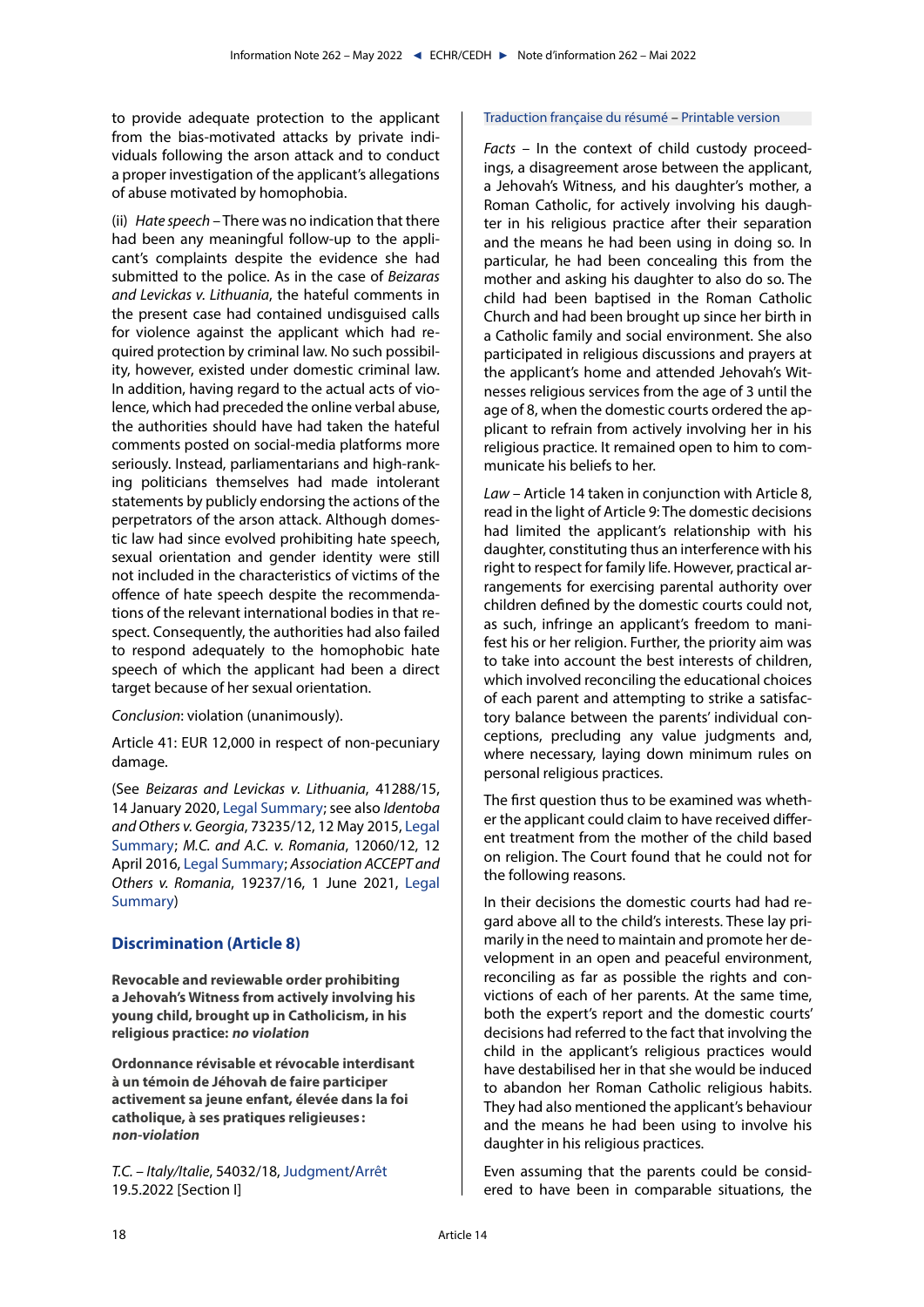<span id="page-18-0"></span>contested measure had had little influence on the applicant's religious practices and had in any event been aimed solely at resolving the conflict arising from the opposition between the two parents' educational concepts, with a view to safeguarding the child's best interests. Further, no measure had been adopted to prevent the applicant from using the educational principles he had opted for in relation to his daughter. Nor had he been prevented from taking part in the activities of the Jehovah's Witnesses in a personal capacity. Rather, as demonstrated by the attenuated nature of the contested measure, the national authorities had attempted to reconcile the rights of each party.

The Court also observed that the said order had not severely circumscribed his relationship with his daughter. In particular, he had suffered no restrictions on his custody and visiting rights. The reasons given by the domestic courts showed that they had focused solely on the child's interests, having decided to protect her from the purported stress exerted by the applicant's intensive efforts to involve her in his religious activities. Following the expert's report, the domestic courts had concluded that these efforts would have been harmful for her. Thus, unlike the case of *Palau-Martinez v. France* in which a violation of Article 8 in conjunction with Article 14 was found on account of the fact that residence rights had been determined on the basis of the applicants' religious beliefs, in the present case, the sole purpose of the contested measure had been to preserve the child's freedom of choice by taking into account her father's educational views. Lastly, given that circumstances might change over time and the domestic decisions were not final and could therefore be revoked at any time, the applicant could reapply to the first instance court for a review of its decision on the matter.

*Conclusion*: no violation (five votes to two).

(See *Palau-Martinez v. France*, 64927/01, 16 December 2003, [Legal Summary,](https://hudoc.echr.coe.int/eng?i=002-4567) and *Abdi Ibrahim v. Norway* [GC], 15379/16, 10 December 2021, [Legal Summary\)](https://hudoc.echr.coe.int/eng?i=002-13518)

## **Discrimination (Article 8)**

**No discrimination against wheelchair user unable to access two local public buildings, given other considerable measures to improve accessibility: no violation**

**Pas de discrimination envers une personne en fauteuil roulant dans l'impossibilité d'accéder à deux bâtiments gérés par l'administration locale, compte tenu des autres mesures importantes prises par cette dernière pour améliorer l'accessibilité: non-violation**

*Arnar Helgi Lárusson – Iceland/Islande*, 23077/19, [Judgment/](https://hudoc.echr.coe.int/eng?i=001-217436)[Arrêt](https://hudoc.echr.coe.int/fre?i=001-217710) 31.5.2022 [Section III]

## [Traduction française du résumé](https://hudoc.echr.coe.int/fre?i=002-13671) – [Printable version](https://hudoc.echr.coe.int/eng?i=002-13670)

*Facts* – The applicant is paralysed from the chest down and uses a wheelchair for mobility. Before the domestic courts, and together with an association of people with spinal injuries, he brought unsuccessful civil proceedings challenging a lack of wheelchair access in two buildings housing arts and cultural centres run by his municipality. The plaintiffs appealed up to the Supreme Court without success.

*Law* – Article 14 in conjunction with Article 8

(a) *Applicability* – In the present case, the situation had to be distinguished from earlier Court case-law where it had found that the lack of wheelchair access had not fallen within the ambit of private life:

– Unlike in *Botta v. Italy* (21439/93, 24 February 1998, [Legal Summary\)](https://hudoc.echr.coe.int/eng?i=002-7744), the accessibility issue in the present case concerned buildings owned and/or operated by and located in the applicant's own municipality;

– Unlike in *Zehnalová and Zehna v. the Czech Republic* (dec.) (38621/97, 14 May 2002, [Legal Sum](https://hudoc.echr.coe.int/eng?i=002-5310)[mary](https://hudoc.echr.coe.int/eng?i=002-5310)), the applicant had identified a small, clearly defined number of buildings where access was lacking and had explained how the lack of access to each of those buildings had affected his life; and

– Unlike the situation in *Glaisen v. Switzerland* (dec.) (40477/13, 25 June 2019, [Legal Summary](https://hudoc.echr.coe.int/eng?i=002-12554)), the present case did not concern merely one of several similar, privately run cultural venues.

The first building was the municipality's "main arts and cultural centre", and it was not evident that the applicant could access similar cultural and social events and services at other venues in his municipality. Admittedly, the second building was primarily aimed at children and teenagers, but it was nevertheless a public building whose hall was rented out for activities and events, including those which could be attended by children. No other buildings in the municipality had been available which had had an equivalent purpose.

The applicant had thus clearly identified two particular buildings which were publicly owned and/ or operated and which appeared to play an important role in local life in his municipality, which was home to fewer than 20,000 inhabitants. The lack of access to the first had hindered the applicant's participation in a substantial part of the cultural activities that his community had to offer, and the lack of access to the second had hindered him from attending birthday parties and other social events with his children.

The Court was conscious of the importance of enabling people with disabilities to fully integrate into society and participate in the life of the community,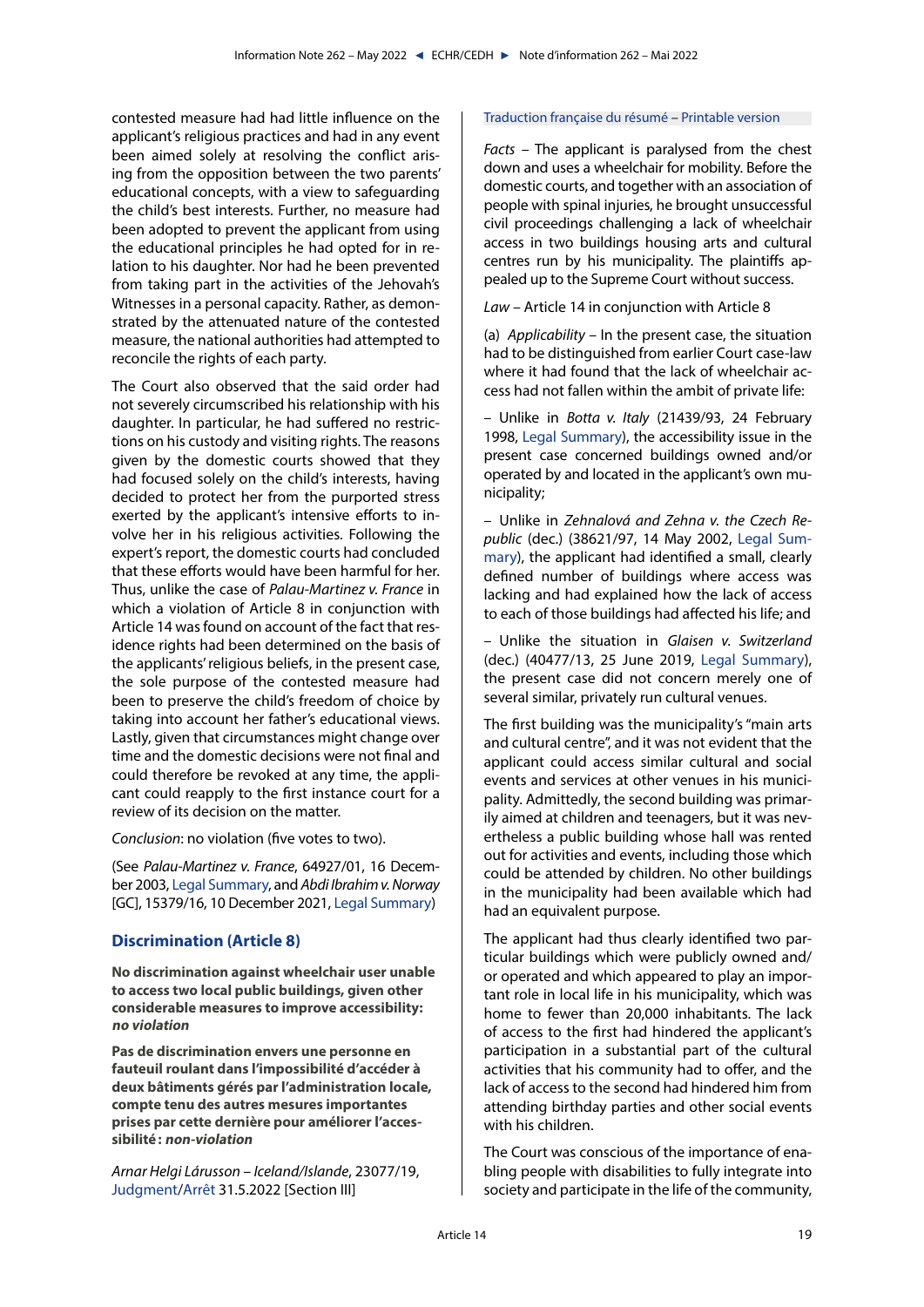<span id="page-19-0"></span>which had been emphasised by the Council of Europe and led to significant developments in European and international standards. Without access to the physical environment and to other facilities and services open or provided to the public, people with disabilities would not have equal opportunities for participation in their respective societies.

Against that background, and in the light of the circumstances of the case, the matter at issue was liable to affect the applicant's right to personal development and right to establish and develop relationships with other human beings and the outside world. Consequently, the matter fell within the ambit of "private life" within the meaning of Article 8. It followed that Article 14, taken together with Article 8, was applicable.

(b) *Merits* – In previous cases concerning the rights of people with disabilities, the Court, referring to [the UN Convention on the Rights of Persons with](https://www.un.org/esa/socdev/enable/documents/tccconve.pdf) [Disabilities](https://www.un.org/esa/socdev/enable/documents/tccconve.pdf) ("the CRPD"), had found that Article 14 had to be read in the light of the requirements of those texts regarding "reasonable accommodation" – understood as "necessary and appropriate modification and adjustments not imposing a disproportionate or undue burden, where needed in a particular case" – which people with disabilities were entitled to expect in order to ensure "the enjoyment or exercise on an equal basis with others of all human rights and fundamental freedoms" (Article 2 of the CRPD). Such reasonable accommodation helps to correct factual inequalities which are unjustified and which therefore amount to discrimination. Those considerations applied equally to the participation of people with disabilities in social and cultural life. In that regard, Article 30 of the CRPD explicitly required States Parties to guarantee to people with disabilities the opportunity to take part on an equal basis with others in cultural life.

The present case had to be considered from the viewpoint of whether or not the national authorities had complied with their positive obligation to take appropriate measures to enable the applicant, whose mobility was impaired due to disability, to exercise his right to private life on an equal basis with others. For that assessment, and taking account of the facts of the case, the test to be applied was limited to examining whether the State had made "necessary and appropriate modifications and adjustments" to accommodate and facilitate persons with disabilities, like the applicant, which, at the same time, did not impose a "disproportionate or undue burden" on the State. The Court proceeded to assess whether the respondent State had fulfilled its duty to accommodate the applicant, as a person with disabilities, in order to correct factual inequalities, applying the above-outlined test.

The Court had not benefitted from a prior assessment by the national courts of the balancing of the competing interests and whether sufficient steps had been taken to accommodate the accessibility needs of people with disabilities, including the applicant. Nevertheless, taking account of the nature and limited scope of its assessment, and the State's wide margin of appreciation, the Court was not convinced that the lack of access to the buildings in question had amounted to a discriminatory failure by the respondent State to take sufficient measures to correct factual inequalities in order to enable the applicant to exercise his right to private life on an equal basis with others.

In that regard, considerable efforts had been made to improve accessibility of public buildings and buildings with public functions in the municipality following a parliamentary resolution in 2011. In deciding on those improvements, the municipality had prioritised improving accessibility to educational and sports facilities, which was neither an arbitrary nor unreasonable strategy of prioritisation, also considering the emphasis which the Court had placed on access to education and educational facilities in its case-law. Further accessibility improvements which had since been made demonstrated a general commitment to work towards the gradual realisation of universal access in line with the relevant international materials. In the circumstances of the present case, imposing on the State a requirement to put in place further measures would have amounted to imposing a "disproportionate or undue burden" on it within the context of its positive obligations established by the Court's case-law to reasonably accommodate the applicant.

The respondent State and municipality had therefore taken considerable measures to assess and address accessibility needs in public buildings, within the confines of the available budget and having regard to the cultural heritage protection of the buildings in question.

In the light of the above, and considering the measures already undertaken, the applicant had not been discriminated against in the enjoyment of his right to respect for private life.

*Conclusion*: no violation (six votes to one).

# **ARTICLE 46**

## **Execution of judgment – Individual measures/Exécution de l'arrêt – Mesures individuelles**

**Respondent state required to take desegregation measures in an elementary school attended almost exclusively by Roma and Egyptian children**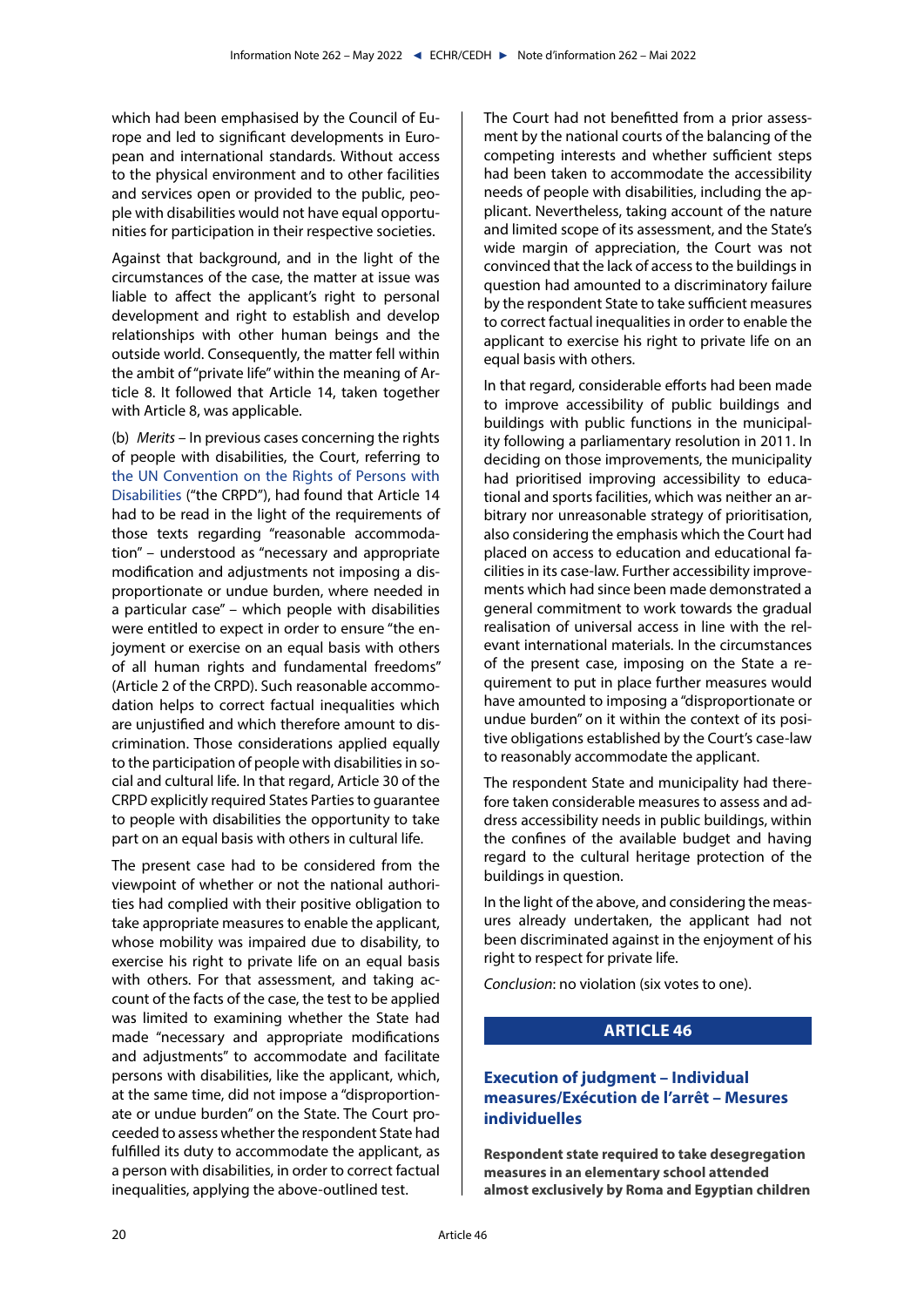<span id="page-20-0"></span>**État défendeur tenu de prendre des mesures d'abolition de la ségrégation dans une école primaire fréquentée presque exclusivement par des enfants roms et égyptiens**

*X and Others/et autres – Albania/Albanie*, 73548/17 and/et 45521/19, [Judgment](https://hudoc.echr.coe.int/eng?i=001-217624)[/Arrêt](https://hudoc.echr.coe.int/fre?i=001-217720) 31.5.2022 [Section III]

(See Article 1 of Protocol No. 12 below/Voir l'article 1 du Protocole nº 12 ci-après)

# **ARTICLE 1 OF PROTOCOL No. 12/ DU PROTOCOLE N° 12**

# **General prohibition of discrimination/ Interdiction générale de la discrimination**

**Failure to implement swift and comprehensive desegregation measures in an elementary school attended almost exclusively by Roma and Egyptian children: violation**

**Absence de mise en œuvre de mesures rapides et complètes d'abolition de la ségrégation dans une école primaire fréquentée presque exclusivement par des enfants roms et égyptiens : violation**

*X and Others/et autres – Albania/Albanie*, 73548/17 and/et 45521/19, [Judgment](https://hudoc.echr.coe.int/eng?i=001-217624)[/Arrêt](https://hudoc.echr.coe.int/fre?i=001-217720) 31.5.2022 [Section III]

#### [Traduction française du résumé](https://hudoc.echr.coe.int/fre?i=002-13672) – [Printable version](https://hudoc.echr.coe.int/eng?i=002-13669)

*Facts* – The applicants are Albanian nationals of Roma and Egyptian ethnic origin forming different households. Their children attended the "Naim Frashëri" elementary school in Korça. During the 2012/19 academic years, the school was attended almost exclusively by children of the Roma and Egyptian minorities. Since 2012 the Government have implemented a food support programme whereby food packages have been provided to Roma and Egyptian pupils attending that school with the aim of increasing school attendance rates of the children of those communities. Eventually, segregation complaints by the European Roma Rights Centre (ERRC) and another organisation, resulted in a binding decision by the Commissioner against Discrimination, on 22 September 2015, finding that the Roma and Egyptian children of that school were suffering indirect discrimination on account of their over-representation in the school and ordering the competent bodies requesting the Government to take desegregation measures. The applicants complained that the authorities had failed to implement such measures.

## *Law* – Article 1 of Protocol No. 12

(a) *Exhaustion of domestic remedies* – The applicants had not been required to file a discrimination claim with the domestic courts, which would essentially have had the same objective as the ERRC's action before the Commissioner and which, in any event, had not been shown to be an effective remedy in the present case. In the absence of an appeal by the authorities against the Commissioner's decision, that decision had become final and enforceable.

(b) *Merits* – The right to inclusive education, in the enjoyment of which the applicants had alleged to have been treated differently, was provided for by domestic law. It had not been disputed in the domestic proceedings or before the Court that the applicants' situation had amounted to segregation and that desegregation measures had been called for. Nor had the applicants contested the Government's position that the situation had been unintentional. Notwithstanding discrimination that was potentially contrary to the Convention might result from a *de facto* situation and did not necessarily require discriminatory intent.

The salient question in the instant case was therefore whether the Government had complied with their positive obligation to take steps to correct the applicants' factual inequality and to avoid the perpetuation of the discrimination that had resulted from their over-representation in the school thereby breaking their circle of marginalization and allowing them to live as equal citizens from the early stages of their life. The Court replied in the negative. First of all, although two measures had been taken by the authorities to address the applicants' segregation, these had been implemented with delays which had been incompatible both with the time sensitivity of a situation where children had been segregated and the Commissioner's decision that measures be taken "immediately". More specifically, the decision to remove the ethnicity criterion for the pupils that benefited from the food support programme, in an effort to attract pupils of all ethnicities in the school, had been adopted almost one and a half years after the Commissioner's decision whereas the renovation of the school building had ended four years after that decision. Secondly, the Government had not set forth any objective reason for failing to implement the measures that had been discussed by the competent Ministry, namely the extension of the food support programme to four additional schools in the area – which could presumably have had encouraged some of the Roma/ Egyptian pupils of the school to move to other schools – and the merger of the "Naim Frashëri"